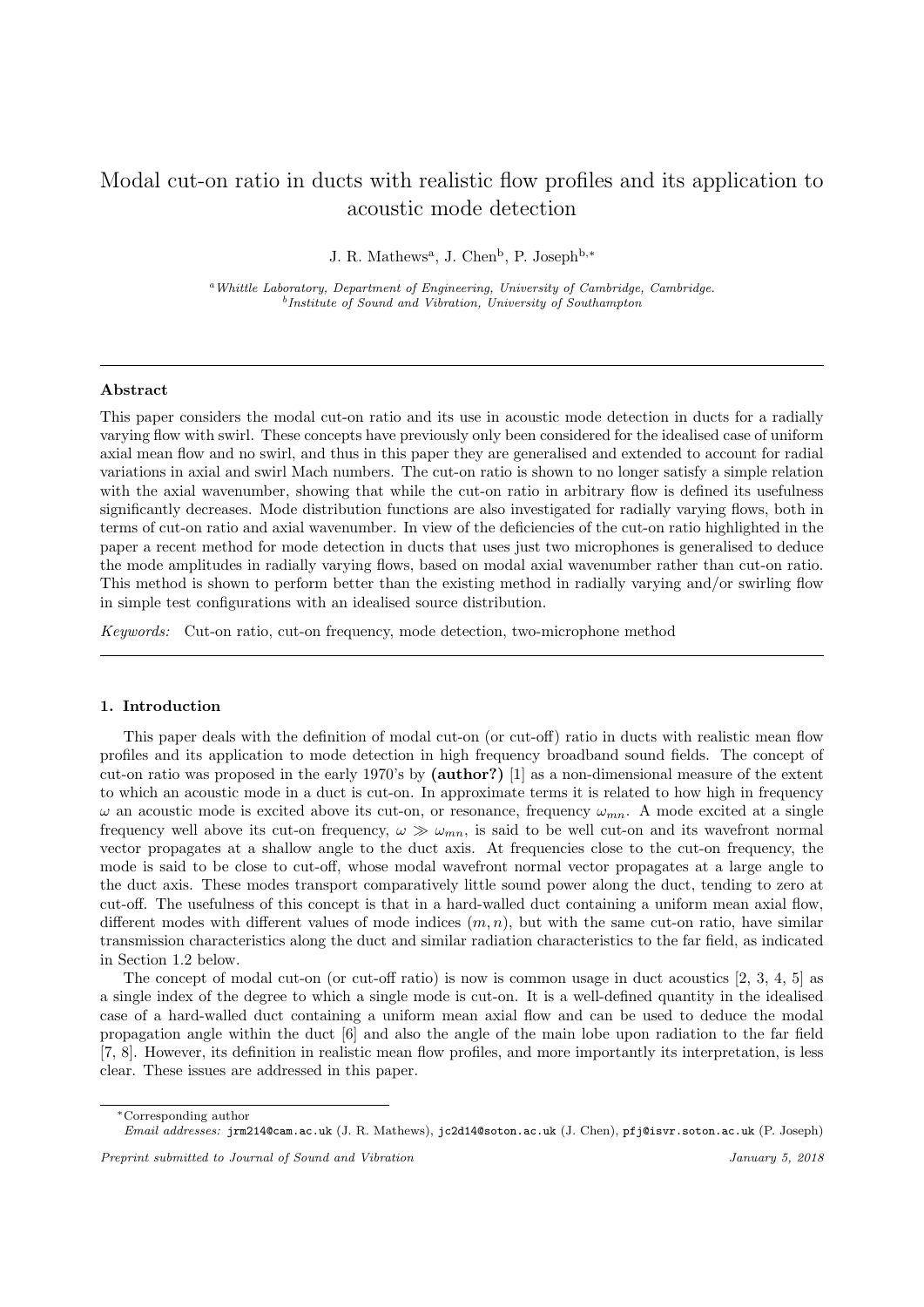We start by reviewing the basic relations between cut-on ratio and modal wavenumbers for the idealised case of uniform mean axial flow. These are generalised to arbitrary mean flow profiles including the effects of swirl, whose usefulness and limitations are then explored. Finally, its application to the new two-microphone method recently proposed by (author?) [9] is investigated in which the concept of cut-on ratio and its simple relationship to the modal axial wavenumber is central. Here we show that this method, which aims to determine the distribution of mode amplitudes versus cut-on ratio, breaks down. An alternative formulation is proposed that overcomes these issues.

# 1.1. Modal cut-on Ratio

The usefulness of the cut-on ratio was first proposed by (author?) [10, 11]. Rice's innovation was to recognise that in a hard-walled duct containing a uniform mean axial flow, different modes with different values of mode indices  $(m, n)$ , but with the same cut-on ratio  $\alpha$ , had similar transmission characteristics along the duct and similar radiation characteristics to the far field. In particular Rice showed that for this idealised case, cut-on ratio was uniquely and simply related to the angle at which the modal wavefront normal vector makes with the duct axis, which was also equal to the angle of the main far-field radiation lobe, for the idealised case in which the flow speed was everywhere the same. Rice used this concept to derive mode amplitude distributions that vary smoothly with cut-on ratio for some idealised source distributions, such as when each mode is assumed to contain identical sound power [1]. (author?) [12] later extended this concept to express the amplitude distribution of a broader family of physically important source distributions in terms of  $\alpha$ .

We start by reviewing the basic relations between modal cut-on ratio  $\alpha$  and the modal wavenumber components in a cylindrical hard-walled hollow or annular duct (with hub-to-tip ratio  $h$ ) containing a uniform axial flow. The outer duct wall has been non-dimensionalised so that  $r = 1$ . At a single non dimensional frequency  $\omega$  the acoustic pressure propagating along the duct is of the form,

$$
p(r,\theta,x) = e^{-i\omega t} \sum_{m=-\infty}^{\infty} \sum_{n=0}^{\infty} A_{mn}^{\pm} P_{mn}^{\pm}(r) e^{im\theta} e^{i\omega k_{mn}^{\pm}x},\tag{1}
$$

where  $A_{mn}^{\pm}$  is the pressure mode amplitude, m is the azimuthal mode order,  $P_{mn}^{\pm}(r)$  is the normalised, nondimensional mode shape over the duct cross section and  $k_{mn}$  is the non-dimensional axial wavenumber, which specifies the rate of change of phase with axial distance  $x$  along the duct for each mode. The superscripts ± correspond to downstream modes (+) and upstream modes (−).

Substituting (1) into the convected wave equation with the axial Mach number  $M_x$  assumed to be constant over the duct cross section yields the expression for  $k_{mn}$  of the form,

$$
k_{mn} = \frac{\alpha_{mn} - M_x}{\beta^2 c_0},\tag{2}
$$

where  $\beta^2 = 1 - M_x^2$  and  $c_0$  is the sound speed in the quiescent medium. This simple relationship between k and  $\alpha$  is central to the usefulness of the cut-on ratio as an index of modal behaviour. The relation in (2) makes explicit that the cut-on ratio  $\alpha$  is simply the axial wavenumber k scaled by  $\beta^2 c_0$  and shifted by  $M_x\beta^2/c_0$ , which explains the usefulness of  $\alpha$ . Any departure from this linear relationship leads to a loss in the usefulness of the cut-on ratio and ambiguity in its interpretation.

We non-dimensionalise velocities such that  $c_0(1) = 1$ , so that for a uniform mean flow  $c_0$  is identically unity and therefore doesn't explictely appear in (2). The quantity  $\alpha_{mn}$  may be expressed in terms of the transverse modal wavenumber  $\kappa_{mn}$  [13]:

$$
\alpha_{mn}^{\pm} = \pm \sqrt{1 - \beta^2 \frac{\kappa_{mn}^2}{\omega^2}}.
$$
\n(3)

For the case of uniform axial flow in a hollow duct,  $\kappa_{mn}$  satisfies  $J'_m(\kappa_{mn}) = 0$  and hence may be determined from tables of the stationary values of the Bessel function  $J_m$ , as given in (author?) [14]. We can also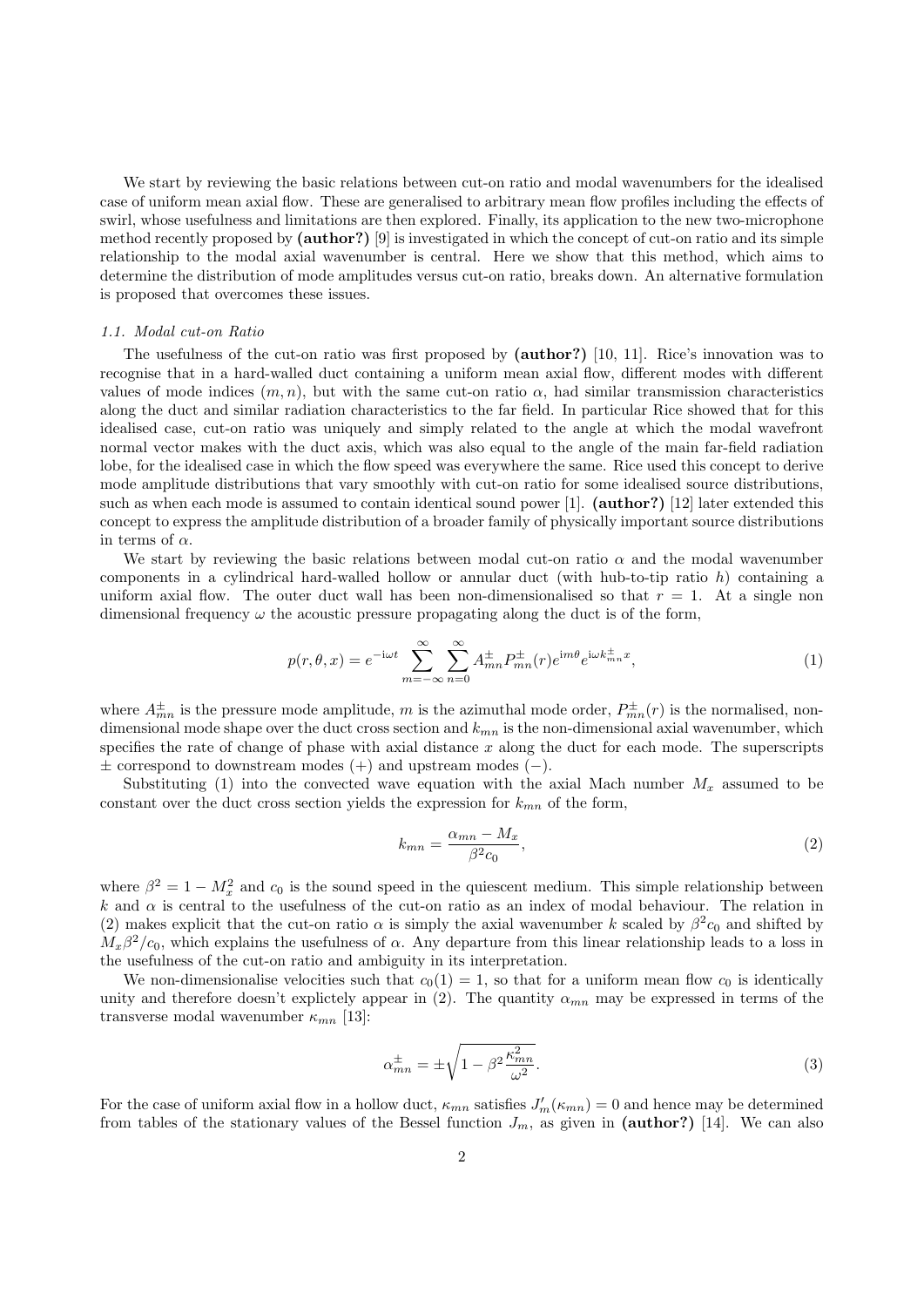determine the axial wavenumbers  $k_{mn}$  for uniform axial flow by solving the eigenvalue problem given in Appendix A (which also applies for an arbitrary swirling flow).

Equations 1 and 2 make explicit the existence of a frequency  $\omega = \omega_{mn}$  at which  $\alpha_{mn}^{\pm} = 0$ , below which the mode decays exponentially along the duct away from the source and may be said to be cut-off. Setting  $\alpha_{mn}^{\pm}=0$  in (3) gives the cut-on frequency as  $\omega_{mn}=\beta\kappa_{mn}$ . At any arbitrary frequency  $\omega$  therefore  $\alpha_{mn}$ may be written as,

$$
\alpha_{mn} = \pm \sqrt{1 - \frac{\omega_{mn}^2}{\omega^2}}.
$$
\n<sup>(4)</sup>

It therefore takes purely imaginary values for cut-off modes, is zero at cut-off and ranges between zero and unity as the frequency increases above cut-off. Other variants of this quantity are often used, such as the cut-off ratio [6]

$$
\xi_{mn} = \frac{1}{1 - \alpha_{mn}^2} = \frac{\omega^2}{\omega_{mn}^2},\tag{5}
$$

which has the advantage of being real for both cut-on and cut-off modes.

This relationship has recently been used in a new measurement method by which the mode amplitude distribution versus  $\alpha_{mn}$  can be determined from the cross spectrum of acoustic pressures between two closely spaced microphones at the duct wall. This method will be considered again in Sections 3 and 4 and shown to be inaccurate for realistic mean flow profiles due to the deficiencies of cut-on ratio in these cases.

# 1.2. Modal propagation angles

Before proceeding to investigate the meaning and interpretation of cut-on ratio for realistic mean flow profiles we first discuss its usefulness in determining the main modal propagation angles in uniform axial flow. Figure 1 show the modal wavefront, approximated as a plane wave, in the  $r - x$  plane of the duct.



Figure 1: Modal wavefront propagating in the  $r - x$  plane.

The normal to the modal wavefront propagates at the speed of sound  $c_0$  at an angle  $\varphi_x$  to the duct axis with components  $(c_x, c_y)$ , whose wavenumber components are in the same direction with magnitudes  $k = \omega/c_0$ ,  $k_x = \omega/c_x$  and  $k_x = \omega/c_y$ . However, in the presence of a uniform axial flow the resultant direction of propagation is  $c_R$  with components  $(c_x + c_0 M_x, c_r)$  at an angle  $\psi_P$  to the duct axis since the axial propagation speed includes an additional drift correction  $c_0M_x$  corresponding to the axial flow speed. Making use of (2) and the geometry sketched in Figure 1, the two modal propagation angles  $\varphi_x$  and  $\psi_P$ may be expressed solely in terms of cut-on ratio or axial wavenumber as follows [6],

$$
\cos\varphi_x = \frac{k_{mn}}{1 - k_{mn}M_x} = \frac{\alpha_{mn} - M_x}{1 - \alpha_{mn}M_x},\tag{6a}
$$

$$
\cos \psi_P = \frac{M_x + k_{mn} \beta^2}{\left[ (1 - k_{mn} M_x)(1 + M_x (M_x + k_{mn} \beta^2)) \right]^{1/2}} = \frac{\alpha_{mn} \beta}{\left( 1 - \alpha_{mn}^2 M_x^2 \right)^{1/2}}.
$$
(6b)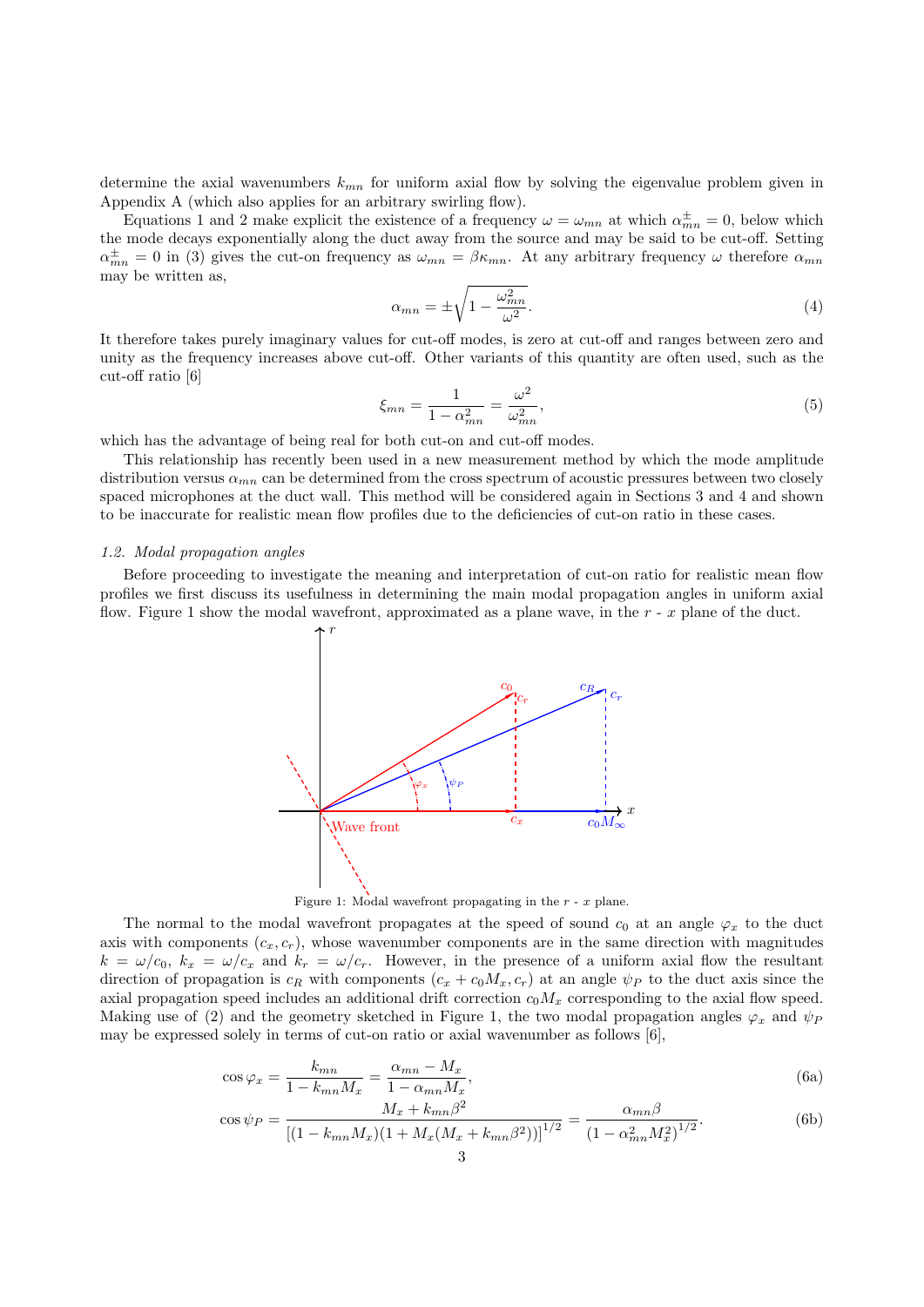The two angles  $\varphi_x$  and  $\psi_P$  define the behaviour of modal propagation in the duct and to the far field. The first angle relates to the angle of the wavefront within the duct, and is linked to the phase speed of the mode, which is  $\cos^{-1}(M_x)$  at cut-on, tending to 0<sup>°</sup> as the frequency is increased. The second angle  $\psi_P$  quantifies the resultant propagation angle and is identical to the angle of the main radiation lobe as it radiates from the duct open end. At the cut-on frequency it takes the value of  $90^{\circ}$  tending towards  $0^{\circ}$  as the frequency is increased above the cut-on frequency. Clearly, therefore, different modes with different cut-on ratios have similar transmission and radiation characteristics for this idealised flow profile. It is also clear that the expression for the radiation angles are much simpler in terms of cut-on ratio than axial wavenumber.

### 2. Defining the cut-on ratio for swirling flow in an annular duct

As discussed in Section 1 above, the concept of cut-on ratio is well defined for a duct containing a uniform axial mean flow. Moreover, its relationship to the modal wavenumber components, and hence propagation angles, is straightforward. In the more realistic case of an arbitrary swirling flow, its definition, and usefulness, is less obvious. In this section we generalise the definition of the cut-on ratio  $\alpha$  to include these general profiles and investigate its relationship to the axial wavenumber component  $k_{mn}$ , which as we saw in (6) is inextricably linked to the modal propagation angles  $\varphi_x$  and  $\psi_P$ .

We now consider modal propagation in a hard-walled annular duct  $h < r < 1$  containing radially varying axial and circumferential velocity components  $M_x(r)$  and  $M_\theta(r)$ , respectively.

### 2.1. Defining the cut-on ratio for arbitrary swirling flow

In this paper we define the cut-on ratio for arbitrary swirling flows to be

$$
\alpha_{mn} = \pm \sqrt{1 - \omega_{mn}^2/\omega^2} \tag{7}
$$

where  $\omega_{mn}$  is the cut-on frequency of the  $(m, n)$ -th mode (i.e. the frequency at which  $k_{mn}$ , goes from being cut-on  $(\Im(k_{mn}) = 0)$  to being cut-off  $(\Im(k_{mn}) \neq 0)$ ). Note that this definition was chosen to have the desired property of spanning the range  $[-1, 1]$  for the range of propagating duct modes. We emphasise, however, that the choice of definition is essentially arbitrary. In choosing it to be defined by (7) it has the advantages of being entirely consistent with the case of uniform mean axial flow and, as we shall show below in Section 2.3, has an identical distribution to that of a uniform axial flow even for large radial variations in axial and circumferential flow speeds.

In the general case the cut-off frequencies  $\omega_{mn}$  are required to be calculated numerically, and a procedure for doing this is described in Appendix B.

### 2.2. Relating the cut-on ratio and axial wavenumber

In this section, the computed values of  $\alpha$  deduced from the numerical procedure outlined in Appendix B are plotted against their corresponding values of k (also calculated used the method described in Appendix A) for the three representative cases of: uniform axial flow, radially varying axial flow and radially varying swirling flow. These relationships will be shown to be key in establishing the validity of the theoretical linear relationship expressed in (2) in these cases, and hence establish the usefulness of cut-on ratio as a parameter for uniquely determining modal propagation.

We will see that the relationship between  $\alpha$  and k becomes significantly more complicated and nonlinear when radial variations to the flow are present. In these more realistic cases, therefore, cut-on ratio may not be as useful as a parameter for predicting modal propagation and an alternative parameter must be considered, as discussed in Section 3.

### 2.2.1. Uniform axial flow

Before discussing more realistic flow profiles, we first consider the idealised case of a uniform axial flow with Mach number  $M_x = 0.5$  in an annular duct with hub-to-tip ratio  $h = 0.5$  at a non-dimensional frequency of  $\omega = 20$ . This case allows the validation of the numerical procedure aimed at reproducing the theoretical relation of (2). Figure 2 is a plot of k against  $\alpha$  (calculated using the cut-on frequency in (7)). Also shown is the dashed line of (2). Extremely good agreement is observed, thereby validating the numerical procedure.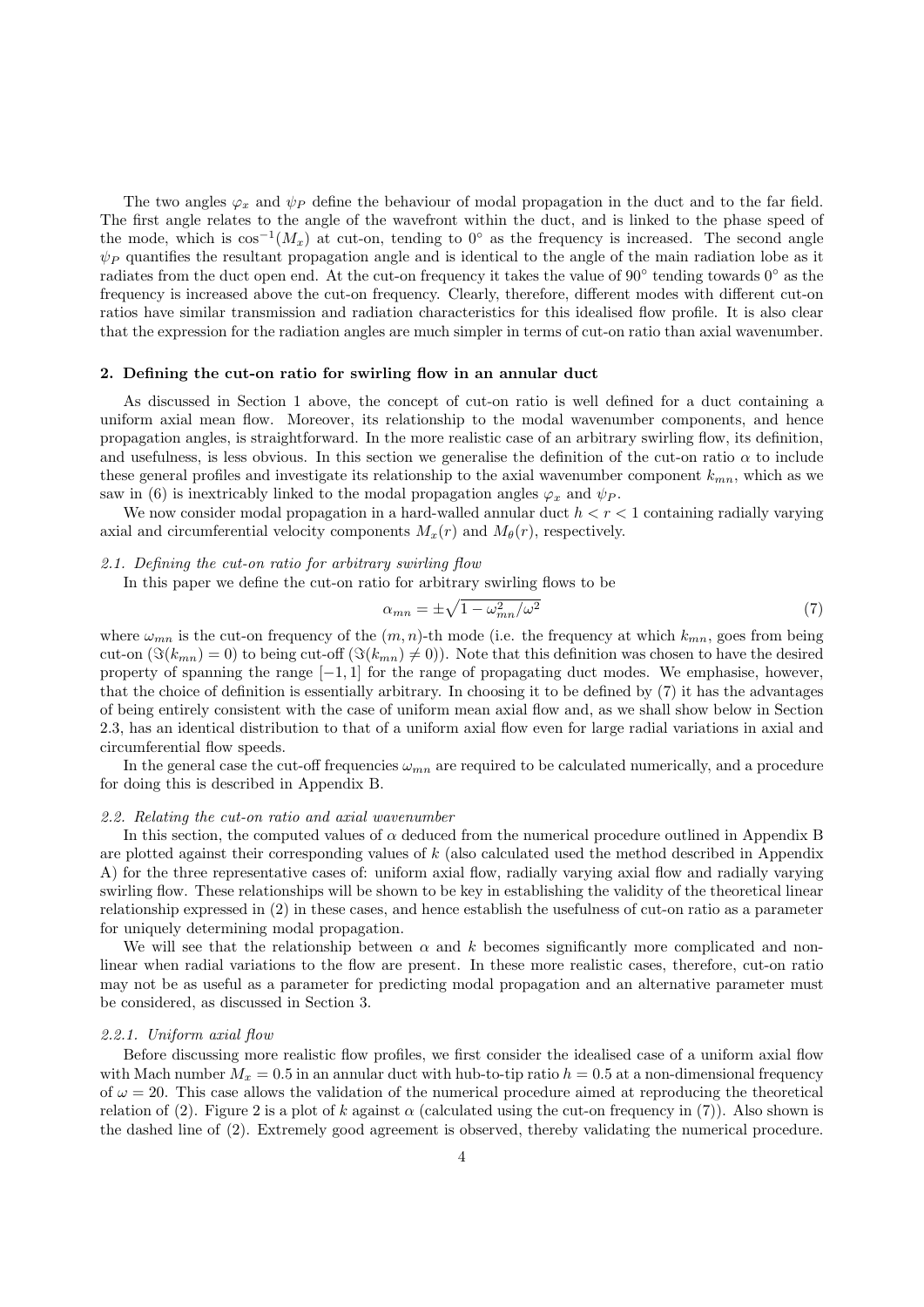

Figure 2: Plot of k verses  $\alpha$  in grey circles for  $M_x = 0.5$ ,  $\omega = 20$ ,  $h = 0.5$  and all values of m. Selected values of m are given in coloured squares.

# 2.2.2. Radially varying axial flow

In this section the relationship between  $\alpha$  and k is investigated for the case of radially varying axial flow in which swirl is absent. Figures 3a, 3b and 3c are plots of  $\alpha$  versus k for the three idealised profiles of  $M_x(r) = 0.4 + 0.4(r - h)$ ,  $M_x(r) = 0.33 + 0.66(r - h)$  and  $M_x(r) = 0.25 + (r - h)$  at a non-dimensional frequency of  $\omega = 20$  in a duct with a hub-to-tip ratio of  $h = 0.5$ . These shear flows profiles are designed to have increasing gradient but have an identical radially-averaged mean flow speed of  $\overline{M_x} = 0.5$ . Also shown in these figures, as a dashed line, is the theoretical line of (2) showing the relationship for the case of uniform axial mean flow.

These figures demonstrate that the relationship  $k(\alpha)$  is no longer linear and whose deviation from the uniform flow case (the black dashed line) increases as the shear flow gradient increases. In these figures the modal behaviour associated with some representative circumferential mode orders  $m$  are indicated as coloured squares. It is clear from the figure that in these representative flow profiles, the behaviour of  $k(\alpha)$ for individual modes is complicated and may be summarised as follows:

- 1. The relationship  $k(\alpha)$  is monotonic for modes at a fixed value of m.
- 2. Modes of the same radial index n (with  $n = 1$  corresponding to the most cut-on mode) but different  $m$  values follow the same trajectory, which in this case appears to be approximately linear.
- 3. The variation of  $\alpha$  for a given value of k increases as  $\alpha$  decreases from 1 to -1. Greater variations in



Figure 3: Plot of k versus  $\alpha$  for three different axial flows (grey circles), (a):  $M_x(r) = 0.4 + 0.4(r - h)$ , (b):  $M_x(r) = 0.33 + 0.66(r - h)$  and (c):  $M_x(r) = 0.25 + (r - h)$ . The other parameters are  $h = 0.5$  and  $\omega = 20$ . Selected values of m have been highlighted with coloured squares. In black (dashed) is the relationship between k and  $\alpha$  for uniform flow  $\overline{M_x} = 0.5.$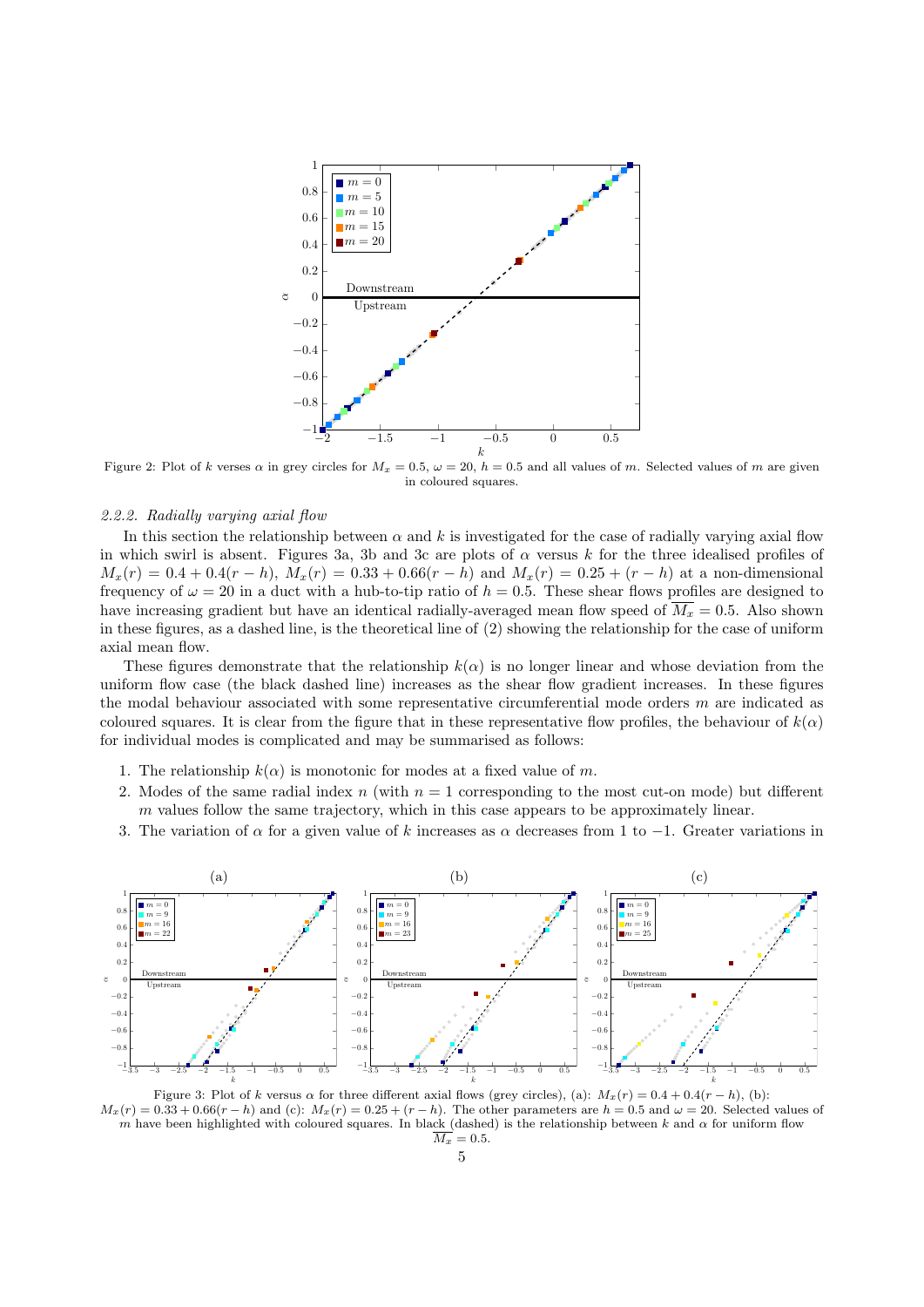

 $\alpha$  are predicted for upstream-going modes than downstream-going modes.

4. As a consequence of the second observation the relationship  $k(\alpha)$  is no longer one-to-one, in the sense that a single value of k can correspond to multiple values of  $\alpha$ . In particular, in Figure 3c,  $k \approx -1$ , for example, could correspond to an upstream or a downstream mode, which are marked in the figure.

We can therefore conclude from Figure 3 that for small variations in the mean flow profile (such as in Figure 3a), the cut-on ratio remains a useful concept in determining the modal axial wavenumber  $k$  and hence modal propagation, as sketched in Figure 1. However, for larger variations in flow profile (such as Figures 3b and 3c),  $\alpha$  no longer accurately quantifies the behaviour of k and hence modal propagation.

We now consider the relationship between k and  $\alpha$  for a more realistic axial flow profile. This profile was measured in the by-pass section of a scale-model aero-engine with hub-to-tip ratio of  $h = 0.6558$  in the Anecom test facility in Germany [15]. This profile is plotted in Figure 4a. The relationship between  $\alpha$  and k is plotted in Figure 5 at the two frequencies of  $\omega = 20$  and  $\omega = 80$ . While all four features above are present in the plots, for this more realistic case the variation  $k(\alpha)$  is much closer to the uniform profile case. The definition of cut-on ratio remains valid and useful for this more realistic non-swirling profile.

From Figure 5, it is clear that the relationship between k and  $\alpha$  are broadly similar at the low and high frequencies under consideration. Since calculating the wavenumbers k and cut-on ratio  $\alpha$  is more expensive at higher frequencies, we can thus examine the behaviour  $k(\alpha)$  at low frequencies to determine the relationship between k and  $\alpha$ , and the usefulness of the cut-on ratio.

At the present time we are unable to predict the extent of deviation of  $k(\alpha)$  for any arbitrary flow profile



Figure 5: Plot of k versus  $\alpha$  for the realistic axial flow  $M_x(r)$  from Figure 4a. The other parameters are  $h = 0.6558$  and (a)  $\omega = 20$  and (b)  $\omega = 80$ . Selected values of m have been highlighted with coloured squares. In black (dashed) is the relationship between k and  $\alpha$  for uniform flow  $\overline{M_x} = 0.445$ , corresponding to the radial average.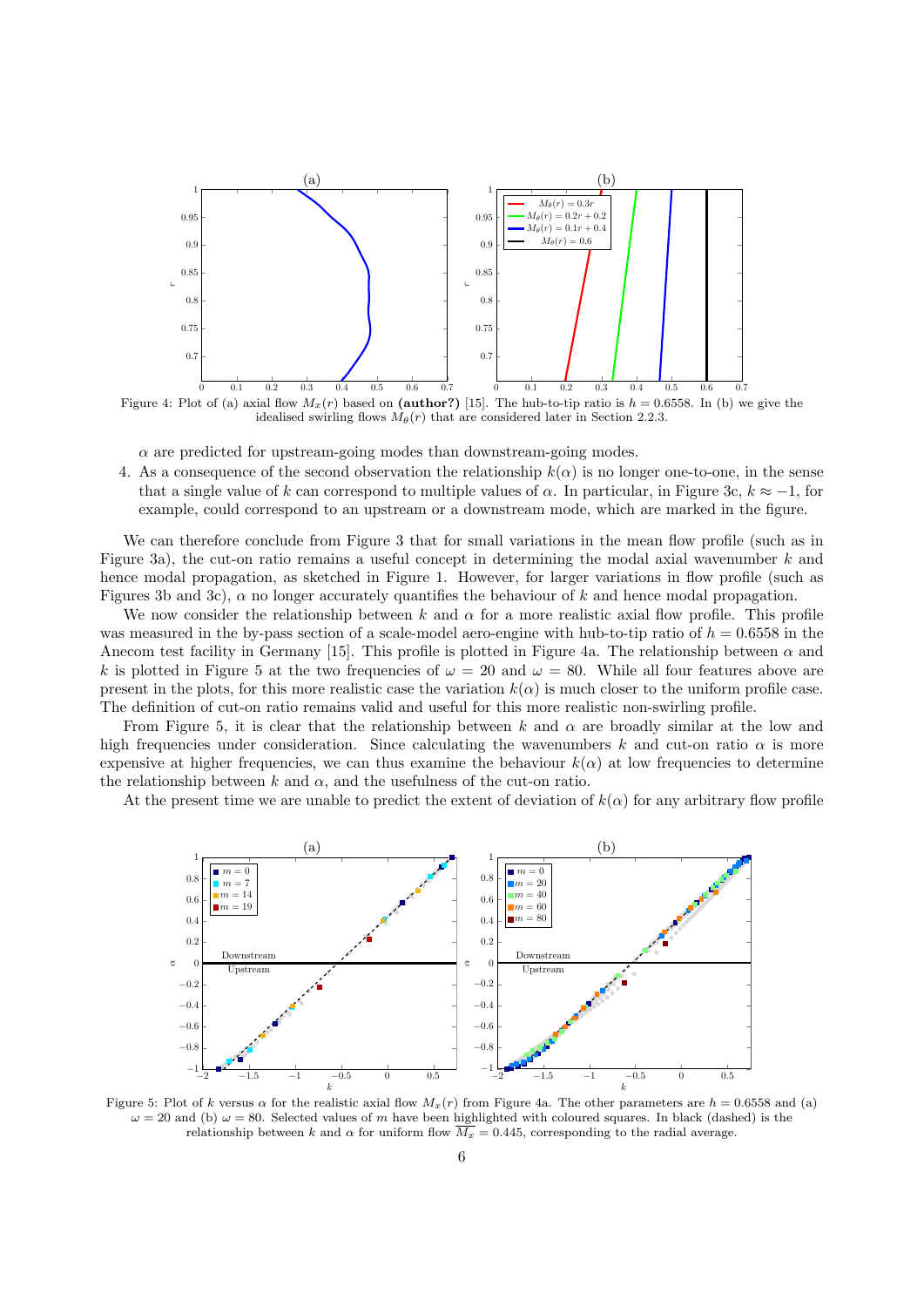from the uniform axial flow case and hence establish the usefulness of cut-on ratio. However, the deviation is clearly linked to the degree of variation in the flow profile with radius. More work is needed to understand the sensitivity of  $k(\alpha)$  to flow profile.

#### 2.2.3. Radially varying axial and swirling flow

We now consider the most general case of radially varying axial flow and swirling flow representative of, for example, the interstage region of an aeroengine. To understand the general effects of swirl on the behaviour of  $k(\alpha)$  it is instructive to consider the idealised case of solid body swirl of  $M_{\theta}(r) = \Omega r$  with uniform axial flow. We initially use an idealised swirl model where the effect of swirl is simply to shift the frequency in (2) by a Doppler factor  $-m\Omega$ , as in (author?) [13] (so ignoring the effect of the mean swirl on the mean flow speed of sound and density in  $(A.2)$  and  $(A.3)$ ). The  $k(\alpha)$  relationship from (2) therefore becomes

$$
k_{mn} = \frac{\alpha_{mn} - M_x}{1 - M_x^2} \frac{\omega - m\Omega}{\omega}.
$$
\n(8)

Thus, there is no longer a relation involving only k and  $\alpha$  since now we have an additional dependence on m.

We now investigate the precise dependence of k on  $\alpha$  for a flow profile comprising the realistic axial flow profile  $M_x(r)$  plotted in Figure 4a, combined with four different idealised swirling flow profiles with increasing levels of swirl. These are given by  $M_{\theta}(r) = 0.3r$  (solid body swirl),  $M_{\theta}(r) = 0.2r + 0.2$ ,  $M_{\theta}(r) = 0.1r + 0.4$ and  $M_{\theta}(r) = 0.6$ , and are plotted in Figure 4b. The computed variation of k with  $\alpha$  is plotted in Figure 6 at a frequency of  $\omega = 20$ . Note that the effects on the mean sound speed and density by the swirling flow is accounted for in these computations.

The variation of k with  $\alpha$  in these figures show similar features as described in Section 2.2.2 for the non-swirling flow but with some important differences. The most notable difference is that the relationship is no longer symmetric in  $\pm m$ . As a result, for a fixed radial mode order n, the trajectories that were approximately lines in Figure 3 now become loops. Each loop corresponds to a particular radial mode order, as explicitly labelled in Figure 6d (with  $n = 1$  corresponding to the most cut-on mode).

Finally we note that the modes associated with circumferential mode order  $m = 0$  lie very close to the black (dashed) line denoting the relationship between k and  $\alpha$  in uniform flow. This behaviour is readily understood from (8) for the case of solid body swirl with the idealised swirl model which predicts that swirl has no effect for these axi-symmetric modes. Therefore, the behaviour at  $m = 0$  closely mirrors Figure 5a which has the same axial flow profile but no swirl.

### 2.3. Mode distribution function for cut-on ratio

One of the advantages of representing modes by their cut-on ratio rather than mode indices  $(m, n)$  is in the calculation of multi-mode sound field in the high frequency limit [12, 1]. In these calculations the double summation over m and n is replaced by a single integration over cut-on ratio  $\alpha$ , where  $\alpha$  is treated as a continuous variable on the domain  $[-1, 1]$ . Central to these calculations is therefore knowledge of how the values of  $\alpha$  are distributed, which is expressed as a probability density function  $\eta(\alpha)$ .

One such example of this approach is in a new measurement procedure, referred to here as the twomicrophone method [9], which allows the mode amplitude distribution to be deduced as a function of  $\alpha$ from measurements of the coherence function between two acoustic acoustic measurements made at the duct wall. However, this method based on  $\alpha$  is restricted to a uniform axial mean flow. This procedure will be discussed in some detail in Section 3 and a revised formulation based on wavenumber  $k$  is presented subsequently that is valid for any arbitrary flow profile.

In a hollow duct with uniform axial flow, in the high-frequency limit, work by (author?) [9, 12, 1] have shown analytically that  $\alpha$  has the following distribution

$$
\eta(\alpha) = |\alpha|, \quad -1 \le \alpha \le 1. \tag{9}
$$

This result predicts that there are comparatively very few modes close to  $\alpha = 0$  near cut-off, and most of the modes are clustered near the end points at  $\alpha = \pm 1$ , corresponding to well cut-on modes.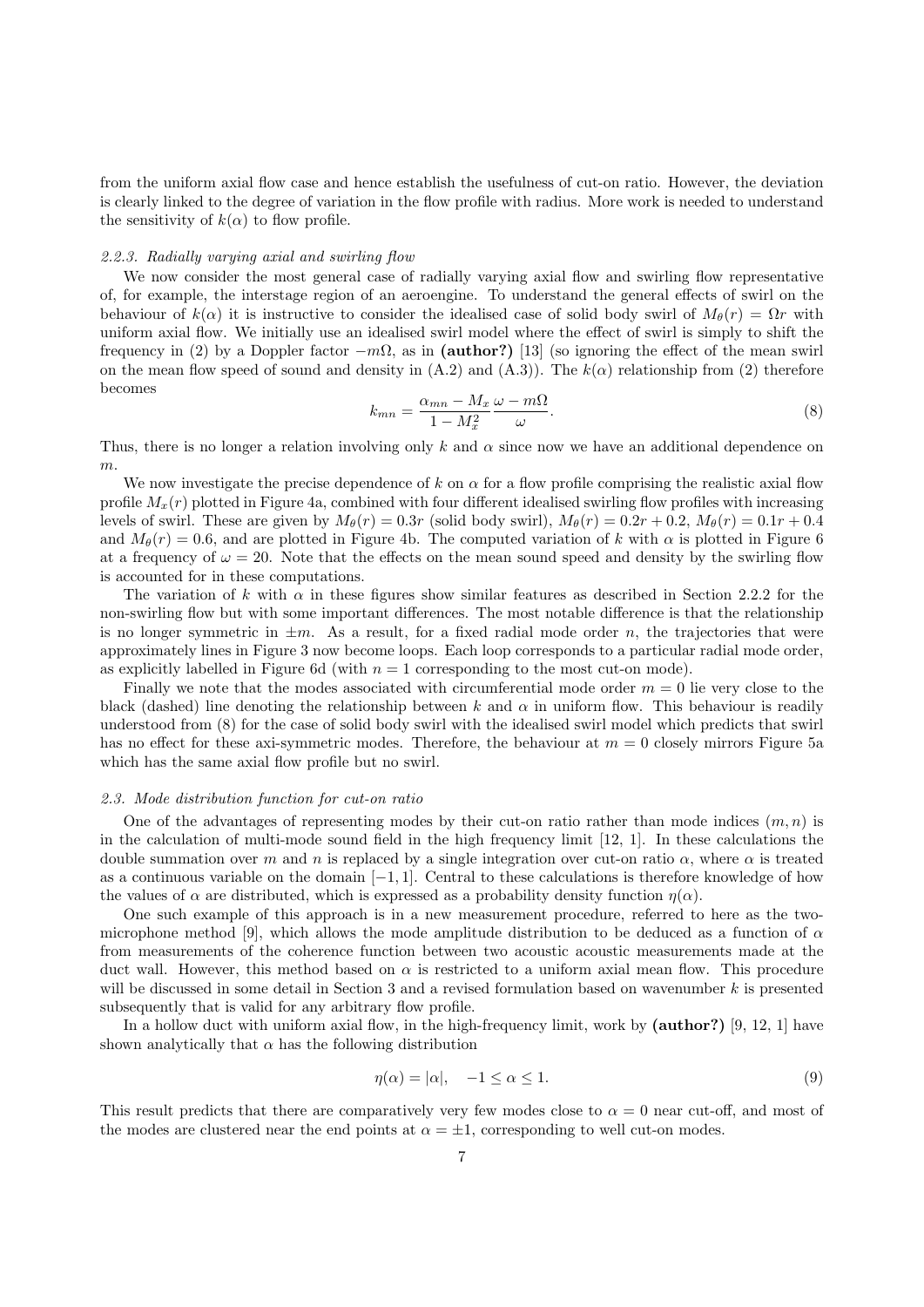

Figure 6: Plot of k versus  $\alpha$  (grey circles) for the axial flow from Figure 4a and different swirling flows (a)  $M_\theta(r) = 0.3r$ ; (b)  $M_{\theta}(r) = 0.2r + 0.2$ ; (c)  $M_{\theta}(r) = 0.1r + 0.4$  and (d)  $M_{\theta}(r) = 0.6$ . The other parameters are  $h = 0.6558$  and  $\omega = 20$ . Selected values of m have been highlighted with coloured squares. In black (dashed) is the relationship between k and  $\alpha$  for uniform axial flow  $\overline{M_x} = 0.445$  and no swirl.

The density function  $\eta(\alpha)$  is now computed numerically for the case of uniform axial flow in an annular duct with  $h = 0.5$  and also the more general swirling flow  $M_x(r) = 0.3 + 0.2r^2$ ,  $M_\theta(r) = 0.2r + 0.3$ , also with  $h = 0.5$ . These density functions are plotted in Figure 7a and Figure 7b respectively, in blue (solid). The dashed red curve in this figure corresponds to the distribution of (9). Even for swirling flow, the distribution  $\eta(\alpha)$  is observed to closely follow  $|\alpha|$ . These results clearly suggests that the definition of  $\alpha$  in (7) appears to preserve the essential density function derived for uniform axial flow, irrespective of flow profile. The reasons for this unexpected result are currently not clear.

### 2.4. Mode distribution for wavenumber

So far in this section we have considered the relationship between wavenumber k and cut-on ratio  $\alpha$ , and also the probability density function of  $\alpha$ . We therefore now turn our attention to the probability density function  $\eta(k)$ , which will be of use in Section 3 in a revised two-microphone method based on k. Note that unlike the  $\eta(\alpha)$  distribution in Figure 7, the mode distribution is expected to differ for each flow profile.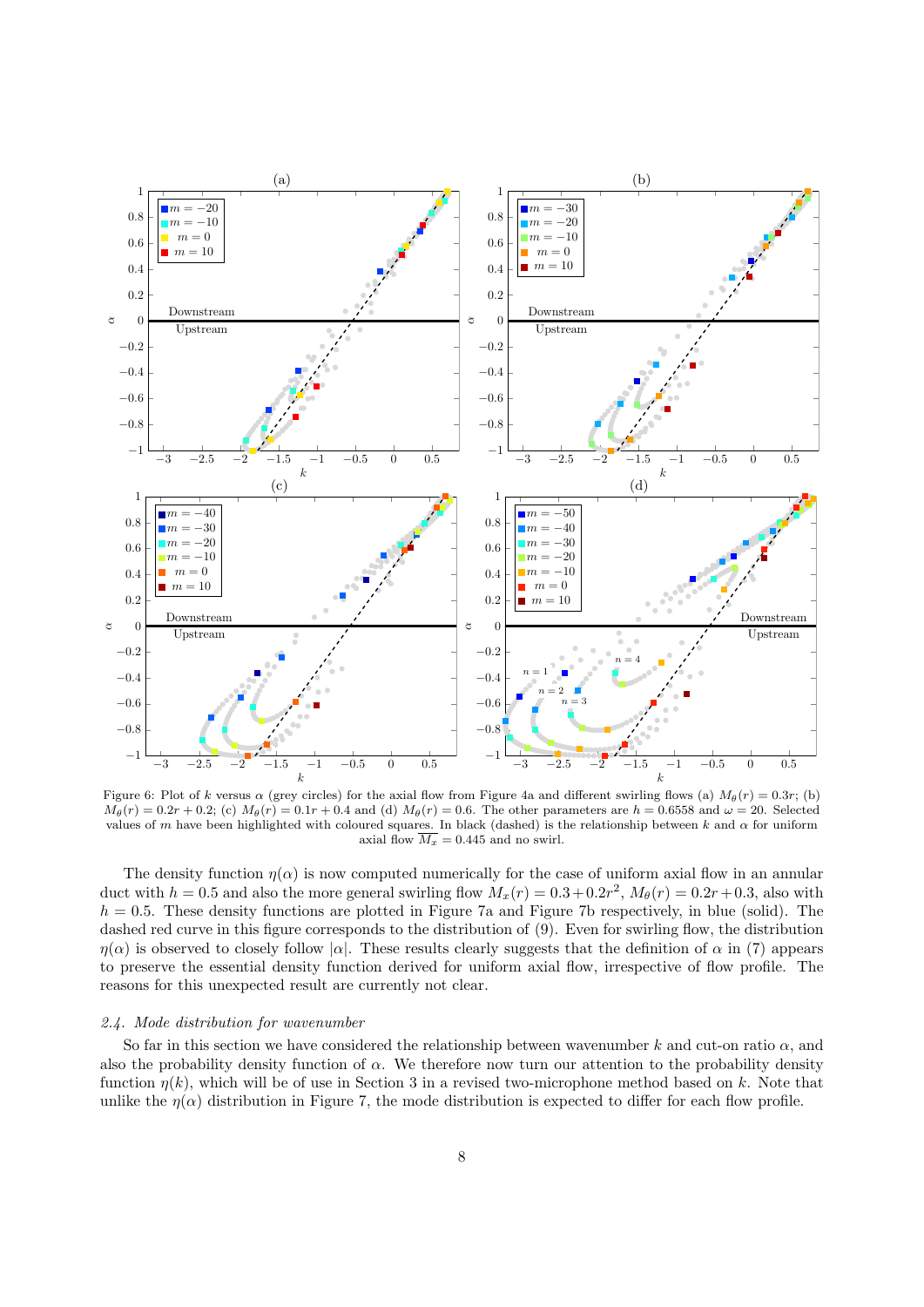

Figure 7: Plot of  $\eta(\alpha)$  (in blue, solid) after calculating  $\alpha$  for all cut-on modes for two different flows in an annular duct with  $0.5 < r < 1$ . We have plotted  $|\alpha|$  in red (dashed). The flow parameters are (a)  $M_x = 0.5$ ,  $M_\theta = 0$ ,  $\omega = 150$ ; (b)  $M_x(r) = 0.3 + 0.2r^2$ ,  $M_\theta(r) = 0.2r + 0.3$ ,  $\omega = 80$ .

# 2.4.1. Uniform axial flow

In the case of uniform axial flow, (2) indicates a linear relationship between k and  $\alpha$  from which k takes values in the range

$$
-\frac{1}{1 - M_x} < k < \frac{1}{1 + M_x},\tag{10}
$$

for propagating modes, so, unlike  $\alpha$  is not symmetric unless  $M_x = 0$ . Substituting for k in the probability density function for  $\alpha$  in (9) and normalising  $\eta(k)$  such that

$$
\int_{-1/(1-M_x)}^{1/(1+M_x)} \eta(k)dk = 1,
$$
\n(11)

gives

$$
\eta(k) = (1 - M_x^2)^2 \left| k + \frac{M_x}{1 - M_x^2} \right|.
$$
\n(12)

It is clear that  $k = -M_x/(1 - M_x^2)$  corresponds to  $\alpha = 0$  for modes at cut-off, with both having probability zero. The maximum value of the probability density function occurs for the most upstream and downstream cut-on modes,  $k = -1/(1 - M_x)$  and  $k = 1/(1 + M_x)$  respectively, where  $\eta(k) = 1 - M_x^2$ .

### 2.4.2. Varying swirling flow

One of the advantages of expressing the distribution of modes according to their  $\alpha$  values is that  $\alpha$ across the range of propagating modes varies between −1 and 1. In the case of uniform axial mean flow, the corresponding range of k is readily determined from  $(10)$ . However, in the general case of arbitrary radially varying swirling flow, the range of k must be determined numerically, which we now show varies with frequency.

Table 1 lists the calculated values of the minimum and maximum values of k for the range of propagating modes at different frequencies for the radially varying non-swirl case,  $M_x(r) = 0.4 + 0.4(r - h)$ ,  $M_\theta = 0$ considered previously in Section 2.2.2. Table 1 makes clear the frequency dependence of the minimum and

| $\omega$        |            | 20        | 40        | 80        | 160       |
|-----------------|------------|-----------|-----------|-----------|-----------|
| $k_{\min}$      | $-1.7896$  | $-1.8382$ | $-1.8788$ | $-1.9060$ | $-1.9188$ |
| $\kappa_{\max}$ | ${0.6987}$ | 0.7013    | 0.7135    | 0.7351    | 0.7523    |

Table 1: Calculation of  $k_{\text{min}}$  and  $k_{\text{max}}$  for the swirling flow  $M_x(r) = 0.4 + 0.4(r - h)$ ,  $M_\theta = 0$  in a duct  $0.5 < r < 1$  at different frequencies, showing the weak frequency dependency.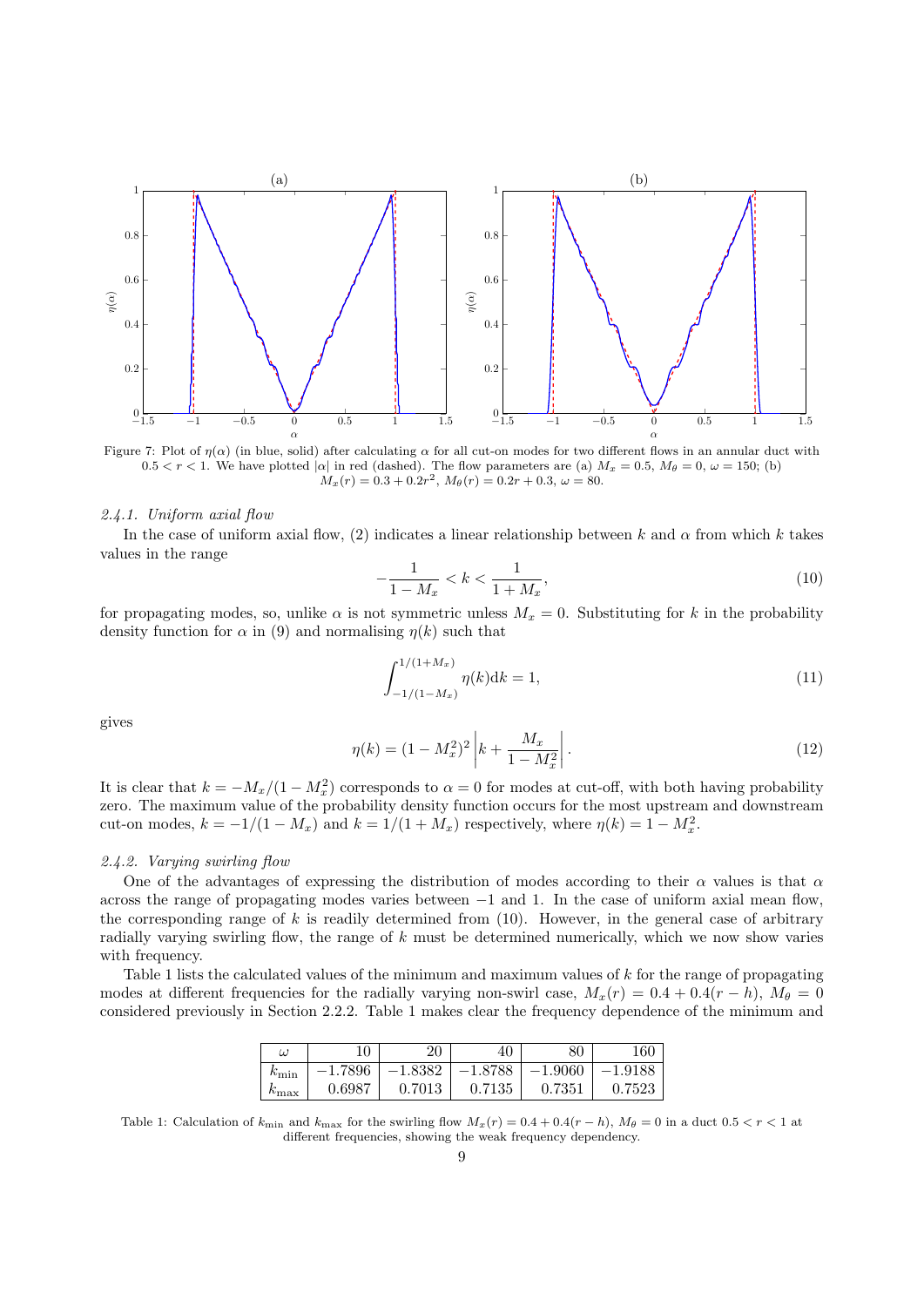

Figure 8: Plot of  $\eta(k)$  (in blue, solid) after calculating k for all cut-on modes for axial flow  $M_x(r) = 0.4 + 0.2r$  in a duct  $0.5 < r < 1$  at a frequency  $\omega = 150$ . The swirl is (a)  $M_{\theta}(r) = 0.1r + 0.1/r$  and (b)  $M_{\theta}(r) = 0.3r + 0.2/r$ . In blue is the distribution of upstream cut-on modes, while in yellow is the distribution of downstream modes. In red (dashed) we have plotted the density function  $\eta(k)$  for the uniform axial flow  $\overline{M_x}$ , given by (12).

maximum values of k needed to quantify the range of propagating modes. However, as we let  $\omega \to \infty$  then  $k_{\text{min}}$  and  $k_{\text{max}}$  appears to converge to well defined limits. A similar study in swirling flow suggests that the observation is also valid in this case.

We now investigate the behaviour of the probability density function for an arbitrary swirling flow, obtained after numerically computing k for all the propagating modes. In practice  $\omega \gtrsim 100$  was found to be sufficiently high to obtain a smooth estimate for the density function  $\eta(k)$ .

The probability density functions  $\eta(k)$  are compared in Figure 8 for two cases of identical axial flow profile  $M_x(r) = 0.4 + 0.2r$  but with low (Figure 8a) and high (Figure 8b) levels of swirl, gives by the profiles  $M_{\theta}(r) = 0.1r + 0.1/r$  and  $M_{\theta}(r) = 0.3r + 0.2/r$ . The radially averaged levels of swirl for the two cases are  $\overline{M_{\theta}} = 0.2136$  and  $\overline{M_{\theta}} = 0.5023$  respectively. The distributions were calculated at the non-dimensional frequency of  $\omega = 150$ . The distribution of upstream propagating modes is depicted in yellow and the downstream modes in blue. For comparison, the density function of (12) for the uniform axial mean flow is plotted as a red dashed line.

The density functions  $\eta(k)$  for swirling flow in Figure 8 exhibit several features distinct from the  $\alpha$ distributions plotted in Figure 7. The most striking observation is that  $\eta(k)$  differs significantly from the case of the uniform axial flow in terms of shape, height and end points  $k_{\text{min}}$  and  $k_{\text{max}}$ . As we increase the swirl velocity, these differences becomes more exaggerated, as seen in Figure 8b. One particularly noticeable feature in Figure 8 is the presence of an overlap region (in green) of  $k$  in which upstream and downstream propagating modes share the same value of  $k$ . This phenomenon is also observed in flow profiles in which swirl is absent. For higher values of swirl, this effect is more pronounced, as seen in Figure 8b. However, this non-uniqueness is not a problem when either the upstream or downstream going modes are dominant, such as in an aeroengine duct inlet or bypass section.

By way of summary, therefore, a simple distribution for  $\alpha$  with  $\eta(\alpha) = |\alpha|$  for  $-1 \leq \alpha \leq 1$  is observed for all swirling flows considered. However, due to the complex inter-relationship between the wavenumber and cut-on ratio, as shown in Section 2.2, the resulting density function in  $k$  is complicated, depends on the flow profile and must be numerically determined.

# 3. A new two-microphone method

In this section we investigate a relatively new method for determining the mode amplitude distribution in which the concept of cut-on ratio was central. It is based on previous work by (author?) [9] in which the mode amplitude distribution may be determined as a function of cut-on ratio  $\alpha$  from measurements of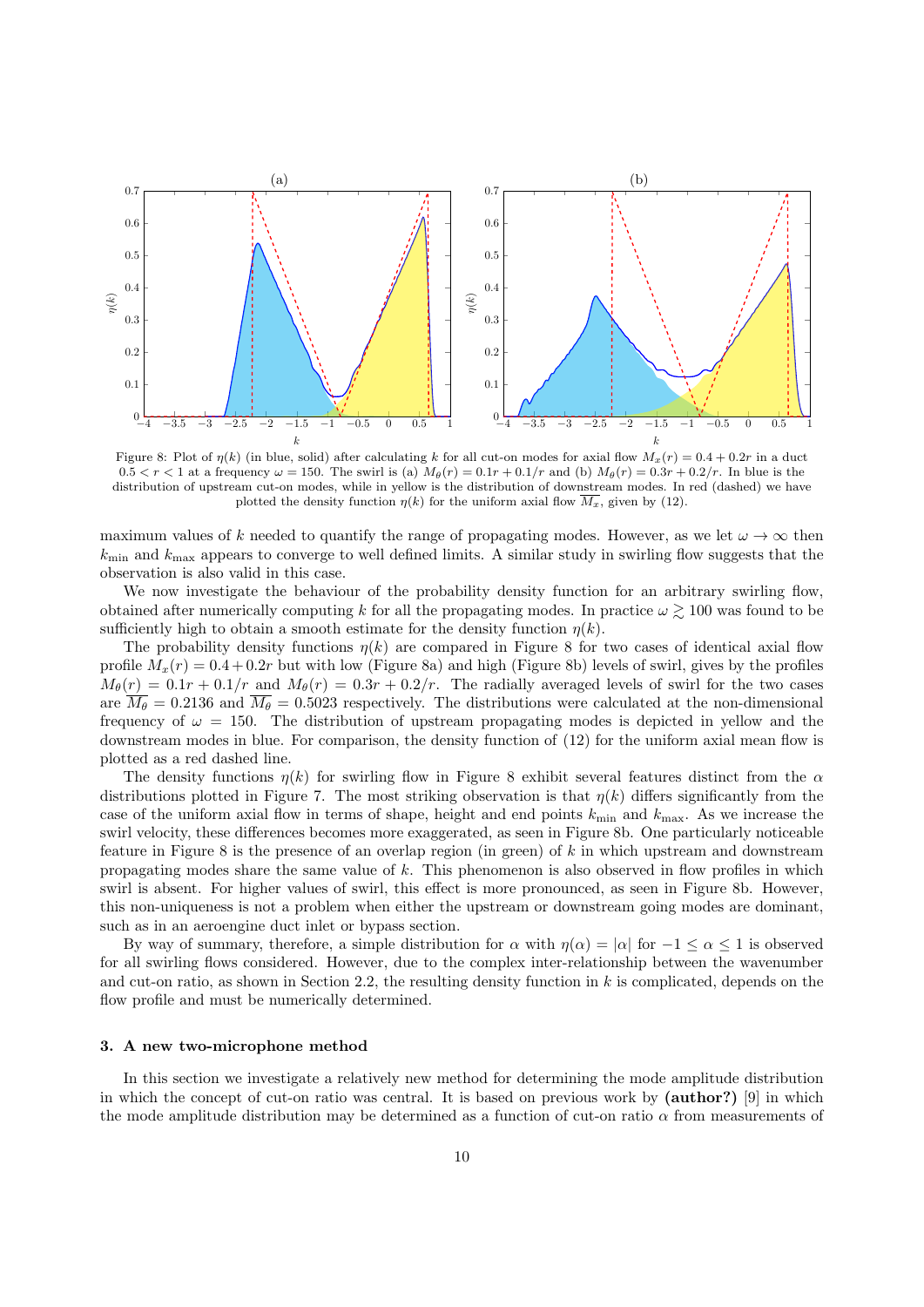the coherence function between the acoustic pressures at two closely spaced microphones at the duct wall. Central to the formulation of the method is (2) linking k to  $\alpha$  for a uniform mean axial flow. The formulation in (author?) [9] is therefore restricted to the idealised case of uniform mean flow.

In this section we provide an alternative formulation in terms of the axial mode wavenumber  $k$  which circumvents the need to invoke the relationship of (2) for uniform mean flow. The new formulation in terms of  $k$  is therefore completely general, and therefore allows the mode amplitude distribution to be determined as a function of  $k$  for any arbitrary flow profile, including swirl. This new formulation also highlights the deficiency of the cut-on ratio in arbitrary flows. We will show in the next section that the  $\alpha$ -based and k-based formulations give essentially equivalent mode amplitude distribution results for the flow profiles for which  $k(\alpha)$  matches most closely the theoretical relationship of (2) for a uniform mean axial flow.

#### 3.1. Outline of method

In this section the basic steps involved in the derivation of the expression for the mode amplitude distribution in terms of the pressure coherence function are presented. However, unlike in (**author?**) [9] we avoid the use of (2) linking k and  $\alpha$  which is valid only for uniform mean flow.

We begin by calculating the pressure cross spectrum (density) between two points separated by a distance  $\Delta x$  at the same circumferential location on the outer duct wall. Making the assumption of uncorrelated mode amplitudes, the cross spectrum between the acoustic pressures at the outer wall of the duct with arbitrary  $\theta$  and an axial separation distance of  $\Delta x$  is given by

$$
S_{12}(\omega) = \mathbb{E}\left[\frac{p(1,\theta,x_1)p^*(1,\theta,x_1+\Delta x)}{T}\right].
$$
\n(13)

In this expression,  $T$  is the time interval over which the Fast Fourier Transform of  $p$  is taken, and  $p$  is given in (1). Substituting (1) in (13) then gives the cross spectrum as

$$
S_{12}(\omega) = \sum_{m,n} \left[ \mathbb{E} \left( |A_{mn}^+(\omega)|^2 \right) e^{ik_{mn}^+\Delta x} |P_{mn}^+(1)|^2 + \mathbb{E} \left( |A_{mn}^-(\omega)|^2 \right) e^{ik_{mn}^-\Delta x} |P_{mn}^-(1)|^2 \right],\tag{14}
$$

where we have separated the cross spectrum into downstream  $(+)$  and upstream contributions  $(-)$ . The eigenfunctions (or mode shapes)  $P_{mn}^{\pm}(r)$  have been normalised such that

$$
\frac{2}{(1-h^2)}\int_h^1 |P_{mn}^{\pm}(r)|^2 r dr = 1.
$$
\n(15)

The main assumption underlying the technique is that the relative mode amplitude distribution is only a function of the non-dimensional axial wavenumber  $k_{mn}$ . The mode amplitude distribution has been demonstrated to be solely a function of  $\alpha$  [12, 1] in uniform flow for a broad range of physically realistic source distributions. It must therefore be solely a function of k in a uniform mean axial flow since k and  $\alpha$ are linearly related through (2). In this new formulation we will assume that the relative mode amplitude distribution only depends on  $k$  for all flow profiles. The mode amplitudes may therefore be written in the form

$$
\mathbb{E}\left(|A_{mn}^{\pm}(\omega)|^2\right) = S(\omega)\overline{a_{\pm}^2}(k_{mn}^{\pm}).\tag{16}
$$

where  $S(\omega)$  is a frequency-dependent source term whose interpretation will be made clear below and  $a<sub>1</sub><sup>2</sup>$ describes the non-dimensional mode amplitude function of modal axial wavenumbers  $k_{mn}^{\pm}$ , which is to be determined.

In the high-frequency limit (non-dimensional frequency  $\omega \geq 10$ ) we can treat  $\overline{a^2}(k)$  as a continuous variable. The discrete summation in  $(14)$  can therefore be replaced by an integration over k that includes the density function  $\eta(k)$  to account for the distribution of modes across their k-values, as plotted in Figure 8 and discussed in Section 2.4. Finally, we replace the square of the radial eigenfunctions  $P_{mn}^{\pm}(1)$  by their value at the duct wall (see (author?) [12]) averaged over all indices m and n, given by

$$
\langle |P_{mn}^{\pm}(1)|^2 \rangle = 2. \tag{17}
$$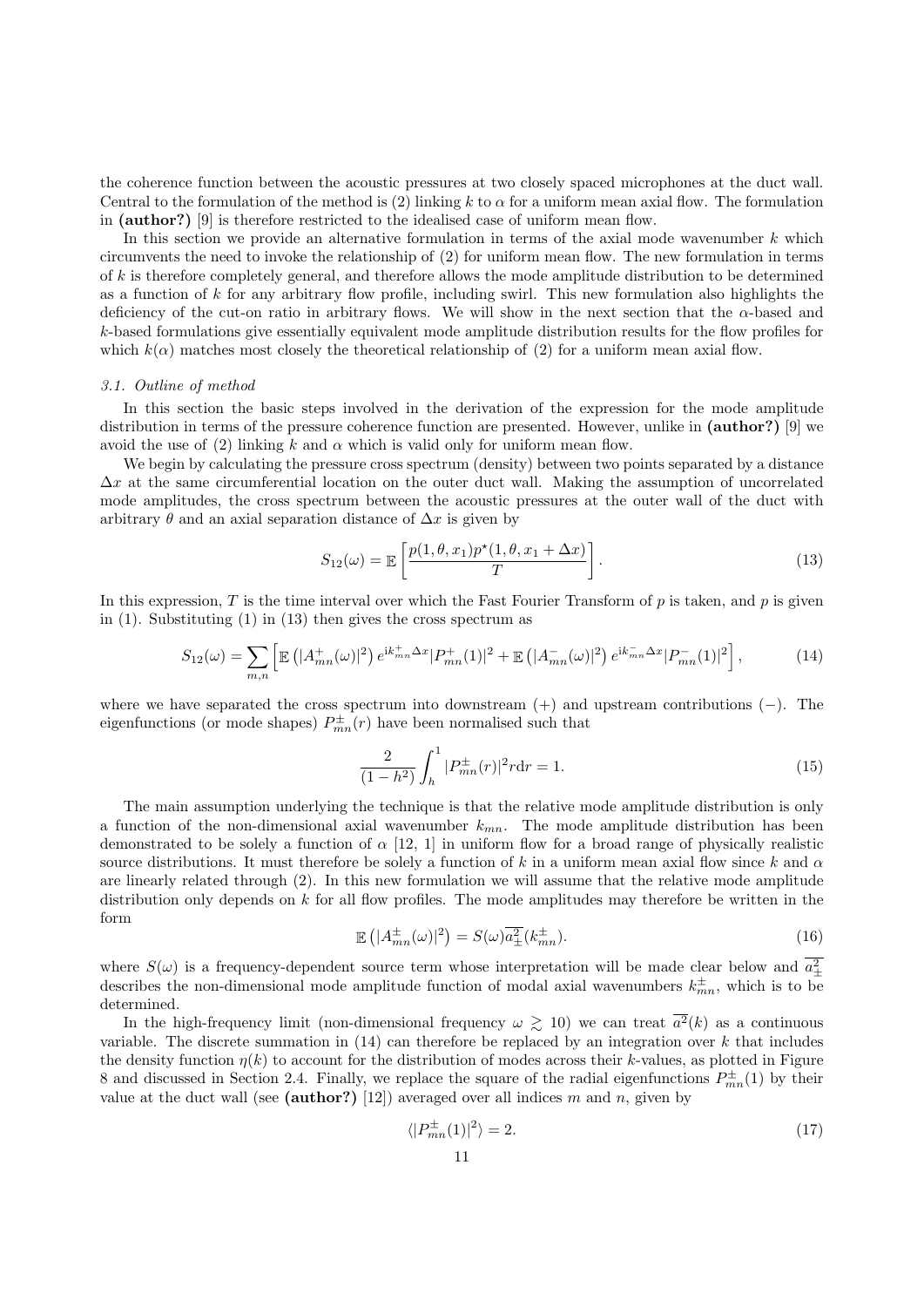This approximation gives the largest error for modes with large  $m$  values [9], but since there are relatively few of these modes the approximation should produce "negligible error" compared to the exact calculation.

After making these three approximations and noting that the number of modes with  $k$  values between k and  $k + dk$  is  $N_{\omega} \eta(k)dk$ , where  $N_{\omega}$  is the total number of propagating modes at the frequency  $\omega$ , we therefore arrive at the pressure cross spectrum at the duct wall:

$$
S_{12}(\hat{\omega}) = 2N_{\omega}S(\hat{\omega}) \int_{k_{\min}}^{k_{\max}} \overline{a^2}(k)\eta(k)e^{i\hat{\omega}k}dk, \text{ where } \hat{\omega} = \omega\Delta x. \tag{18}
$$

Finally, we choose the non-dimensional mode amplitude distribution to be normalised such that

$$
\int_{k_{\min}}^{k_{\max}} \overline{a^2}(k)\eta(k)\mathrm{d}k = 1.
$$
\n(19)

Setting  $\Delta x = 0$  in (18) gives the autospectrum  $S_{11}(\hat{\omega})$  of pressure at the duct wall. Further noting the normalisation property of (19) defines the source term  $S(\omega)$  in terms of the autospectrum of the pressure at the duct wall,

$$
S_{11}(\hat{\omega}) = 2N_{\omega}S(\hat{\omega}).
$$
\n(20)

We then approximate the pressure power spectral density at  $x_2 = x_1 + \Delta x$ , by  $S_{22}(\widehat{\omega}) \approx S_{11}(\widehat{\omega})$  and introduce the complex coherence function  $\psi_{12}(\hat{\omega})$ , which is defined at the duct wall and is given by

$$
\psi_{12}(\widehat{\omega}) = \frac{S_{12}(\widehat{\omega})}{\sqrt{S_{11}(\widehat{\omega})S_{22}(\widehat{\omega})}}.\tag{21}
$$

Finally, we arrive at an integral relationship between the complex coherence function  $\psi_{12}(\hat{\omega})$  and the mode amplitude distribution function  $a^2(k)$ ,

$$
\psi_{12}(\hat{\omega}) = \int_{k_{\min}}^{k_{\max}} \overline{a^2}(k)\eta(k)e^{i\hat{\omega}k}dk.
$$
\n(22)

This integral can be thought of as an integral over  $\mathbb{R}$ , since  $\eta(k) = 0$  for  $k < k_{\text{min}}$  or  $k > k_{\text{max}}$ . The result is a Fourier transform relationship between the coherence function  $\psi_{12}(\hat{\omega})$  and the mode amplitude distribution  $a^2(k)$ , which can be readily inverted to deduce  $a^2(k)$  in terms of the easily measurable quantity  $\psi_{12}(\hat{\omega})$ :

$$
\overline{a^2}(k) = \frac{1}{2\pi\eta(k)} \int_{-\infty}^{\infty} \psi_{12}(\widehat{\omega}) e^{-i\widehat{\omega}k} d\widehat{\omega} \text{ for } k_{\min} < k < k_{\max}.
$$
 (23)

In the original formulation of this method [9] the additional step was taken of expressing k in terms of  $\alpha$ using (2) for the case of uniform mean flow to arrive at a Fourier Transform relationship between the mode amplitude distribution as a function of  $\alpha$  and the coherence function. The original formulation in terms of  $\alpha$  may be recovered from the general result of (23) by making the substitution  $k = (\alpha - M_x)/(1 - M_x^2)$  to give

$$
\overline{a^2}(\alpha) = \frac{1}{2\pi|\alpha|} \int_{-\infty}^{\infty} e^{iM_x \widehat{\omega}} \psi_{12}(\widehat{\omega}) e^{-i\widehat{\omega}\alpha} d\widehat{\omega} \text{ for } -1 < \alpha < 1, \text{ where } \widehat{\omega} = \frac{\omega \Delta x}{1 - M_x^2}.
$$
 (24)

However, the current analysis demonstrates that this additional step is unnecessary in the case of uniform mean flow and incorrect for realistic flow profiles since there is no longer a linear relationship between  $k$  and  $\alpha$ . The analysis above has demonstrated that the essential Fourier Transform relation between  $a^2$  and the coherence function is with the modal axial wavenumber k and that further expressing it in terms of  $\alpha$  is unnecessary and potentially inaccurate, as demonstrated in the simulations presented below in Section 4.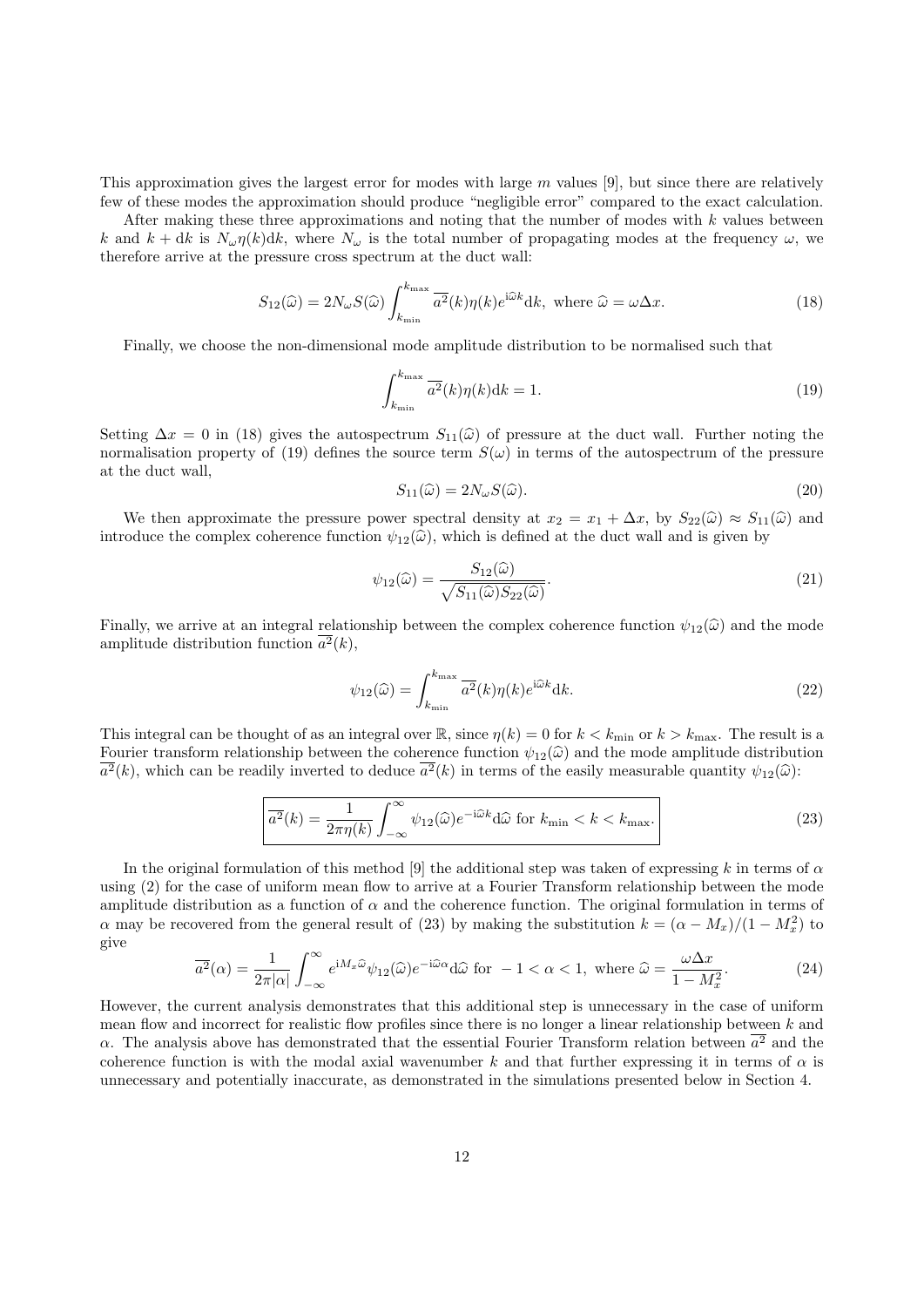### 3.2. Limitations of the new two-microphone method

The previous section has demonstrated how the two-microphone method may be completely generalised to any arbitrary flow profile to allow the mode amplitude distribution to be determined as a function of k based on pressure measurements at just two microphones at the duct wall. However, the formulation introduces a number of potential difficulties that must be considered that do not exist in the original formulation in terms of  $\alpha$  for uniform mean flow.

One of the major difficulties with the use of the new formulation is that, whilst it can provide an accurate estimate for  $a^2$  in terms of k, the interpretation of k in terms of modal propagation and radiation angles,  $\varphi_x$  and  $\psi_P$  respectively, is much less clear. This difficulty is an artefact of the radially varying flow and the difficulty in defining meaningful propagation and radiation angles in these flow profiles, rather than the new technique itself.

The second fundamental difficulty with the new formulation is the non-uniqueness of  $k$  in describing upstream and downstream propagating modes. A small range of k values have been shown to exist that correspond to both upstream and downstream going modes for different values of m, as seen in Figure 8. Clearly, this non-uniqueness issue only presents difficulties when upstream and downstream going modes of roughly the same amplitude are present simultaneously.

Lastly, the new method requires an estimate for the probability density function  $\eta(k)$ , which we have shown in Section 2.4 varies considerably depending upon the mean flow profile. By contrast, the density function for  $\alpha$ , based on a limited number of simulations with different profiles, appears to be robust and given by  $\eta(\alpha) = |\alpha|$ . The new formulation therefore introduces extra computation time, but is not excessive if the range of flow profiles under consideration is limited.

# 4. Evaluation of the two-microphone methods

In this section, the accuracy of the original two-microphone method of (24) based on the cut-on ratio and the assumption of uniform mean flow is now compared against the new formulation of (23) based on  $k$  in which no assumption is made about the nature of the mean flow profile. Their relative ability to deduce the mode amplitude distribution from the acoustic pressure coherence function is now compared. An idealised source distribution is assumed in this study comprising incoherent point monopole sources uniformly distributed over the duct cross section.

Four different swirling flow profiles are investigated for numerical validation of the two methods. The first is the axial flow profile shown in Figure 4a, which was measured in a scale-model test rig with hubto-tip ratio of  $h = 0.6558$ , and the second is for the axial flow  $M_x(r) = 0.25 + (r - h)$  with  $h = 0.5$ . Both flow profiles have no swirling component. The third and fourth cases involve swirling flow, with the third case corresponding to the solid body swirl profile  $M_{\theta} = 0.3r$  and the fourth case the swirling flow profile  $M_{\theta} = 0.1r + 0.4$ , both shown in Figure 4b. In the last two cases the hub-to-tip ratio was  $h = 0.6558$  and the axial flow profile was assumed to be that of Figure 4a.

The coherence function was deduced from the acoustic pressure cross spectrum of (14) with an assumed mode amplitude distribution function versus  $\alpha$  corresponding to incoherent point monopole sources (in uniform axial flow with no swirl) uniformly distributed over the duct cross section. This is given by [12]

$$
|A_{mn}(\alpha_{mn})|^2 \propto \frac{1}{\alpha_{mn}^2} \frac{(1 - \alpha_{mn} M_x)^2}{(1 - M_x^2)^2},\tag{25}
$$

where  $|A_{mn}^+(\alpha_{mn})|^2 = |A_{mn}(\alpha_{mn})|^2$  for  $\alpha_{mn} > 0$  and  $|A_{mn}^-(\alpha_{mn})|^2 = |A_{mn}(\alpha_{mn})|^2$  for  $\alpha_{mn} < 0$ .

In order to validate the new two-microphone formulation in terms of  $k$ , the mode amplitude distribution function must be known as a function of k. Substituting  $k_{mn} = (\alpha_{mn} - M_x)/\beta^2$  for the case of uniform flow into (25) provides a theoretical mode distribution function in terms of  $k$  that we wish to recover from the coherence function using (23), of the form

$$
|A_{mn}(k_{mn})|^2 \propto \frac{(1 - k_{mn} M_x)^2}{(M_x + k_{mn}(1 - M_x^2))^2}.
$$
\n(26)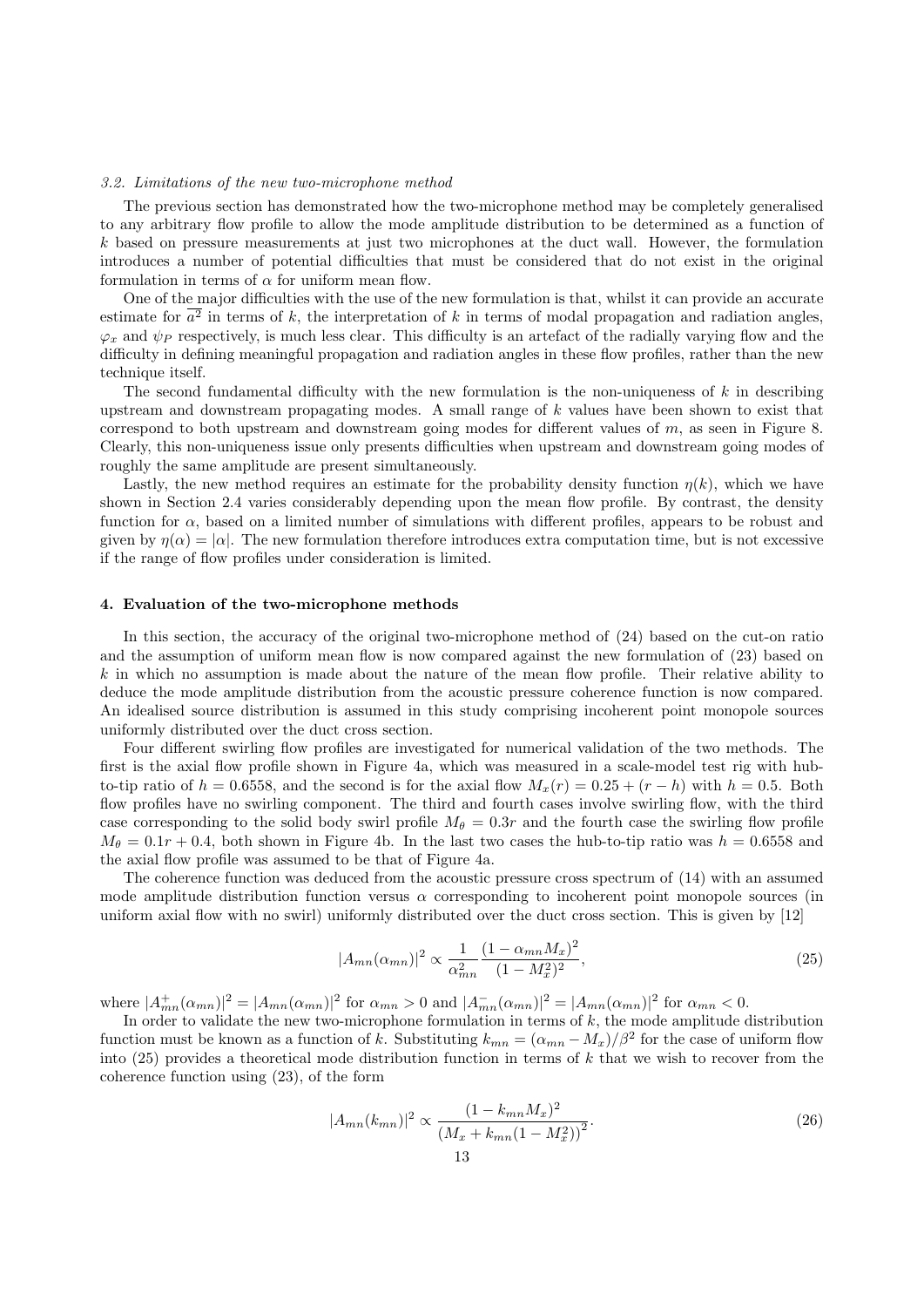The mode amplitude distributions in terms of  $\alpha$  and k were used in (24) and (23) respectively to deduce the complex coherence function at 100 frequency points between  $\omega = 1$  to  $\omega = 101$  in equal increments of  $\Delta\omega = 1$ . The coherence function was computed *separately* for upstream and downstream going modes for the two mode amplitude distribution functions of (25) and (26). The microphone non-dimensional axial separation distance was chosen to correspond to  $\Delta x = 0.2$ m to ensure that the coherence function decays sufficiently to zero and hence achieve convergence of the integrations in (23) and (24). The coherence functions based on the distributions of  $\alpha$  and k were then used in (24) and (23) to deduce the mean square mode amplitude distribution as a function of  $\alpha$  and k. The amplitude distribution functions obtained from this procedure are plotted in subsequent figures and compared against their theoretical distribution functions of (25) and (26).

# 4.1. Axial flow



Figure 9: Prediction results for  $a^2$  for the axial flow shown in Figure 4a, from (author?) [15]. (a):  $\alpha$ -based method, (b): k-based method.

Figure 9 shows the comparison of the mode amplitude distribution deduced from the  $\alpha$ -based and k-based two-microphone methods for the purely axial flow profile measured in the bypass section of a scale-model rig (plotted in Figure 4a) with their corresponding theoretical distributions of (25) and (26) respectively.

Generally good agreement between the predicted and actual mode distribution functions is observed in both cases, with levels of error being similar in both the  $\alpha$  and k-based methods. The greatest error (of more than 5 dB) is found to occur for the extreme values of  $\alpha$  and k. The range of k corresponding to the upstream and downstream modes are represented by horizontal arrows. Note the small region of overlap in k between about  $-0.5$  and  $-0.45$ , which represents both upstream and downstream going modes. Modes represented by their k values in this region are therefore non-unique. This phenomenon represents one of the disadvantages of the k-based two-microphone method. We show below the region of overlap becomes greater when swirl is present, as we saw with the probability density function in Section 2.4. However, this non-uniqueness phenomenon is only an issue when both upstream and downstream propagation of similar amplitudes are present simultaneously.

We now consider the second case of a purely axial flow,  $M_x(r) = 0.25 + (r - h)$ . A comparison of the predicted and actual mode amplitude distribution functions for this profile are shown in Figures 10a and 10b for the  $\alpha$ -based and k-based two-microphone methods respectively.

For this radial profile the k-based method provides consistently better agreement with the theoretical distribution, except at large negative k values, corresponding to well cut-on modes whose corresponding  $\alpha$ values are close to  $-1$ . The range of k for which upstream and downstream going modes overlap is also greater for this axial flow profile example. The generally poor performance of the  $\alpha$ -based method could have been predicted from the extent of deviation of  $k(\alpha)$  from the uniform mean flow result of (2), as seen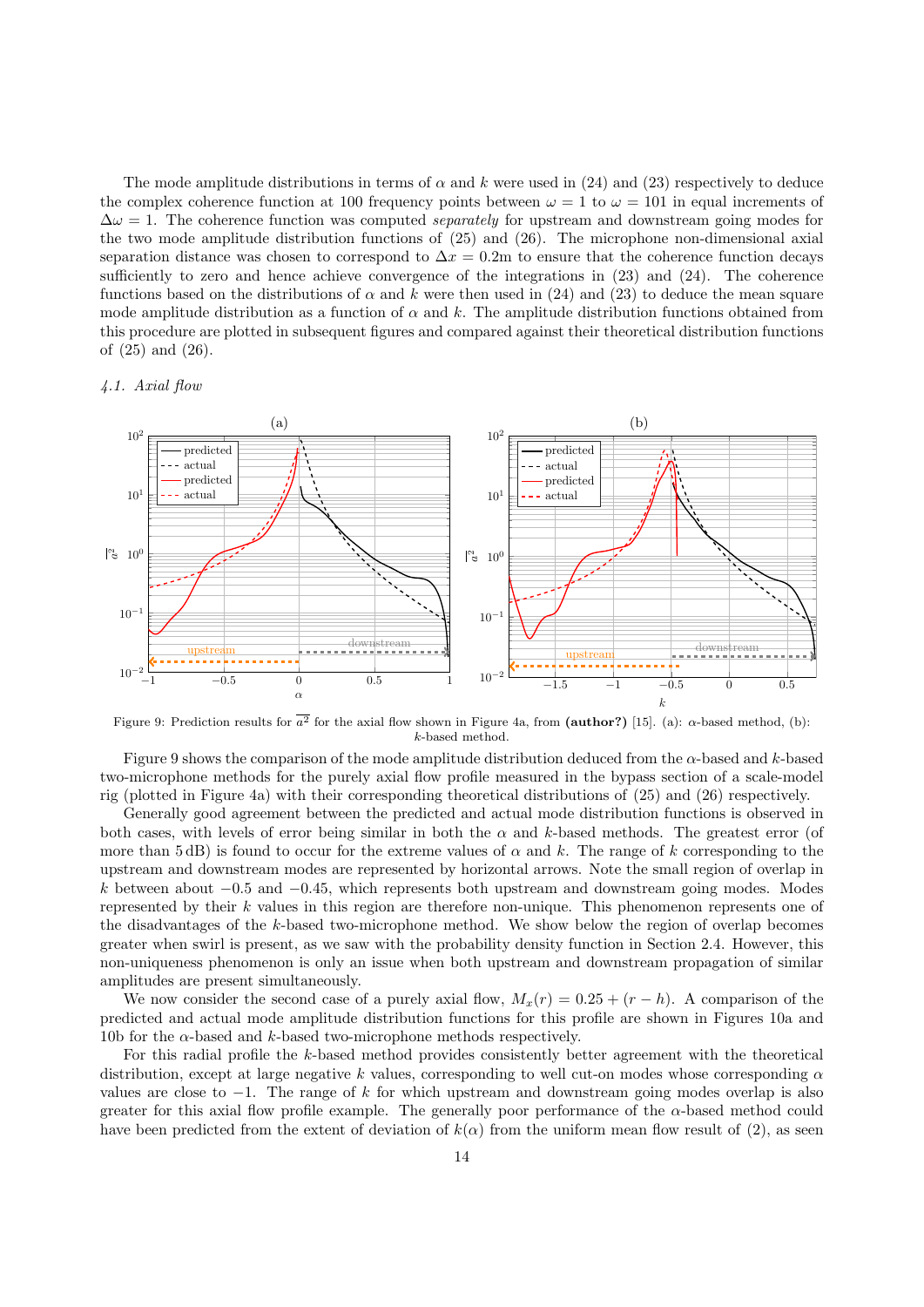

Figure 10: Prediction results for  $a^2$  for the axial flow of  $M_x(r) = 0.25 + (r - h)$ . (a):  $\alpha$ -based method, (b): k-based method. (c): mode density function  $\eta(k)$ .

in Figure 3c. For the previous realistic axial flow example, there was a much smaller deviation from (2), as seen in Figure 5b, which explains the better performance of the  $\alpha$ -based method in this example.

One reason for the poor performance of the two-microphone method in this example at large negative k values is due to the poor estimate of the probability density function due to the relative sparseness of modes in this  $k$  range, as shown in Figure 10c.

The density function  $\eta(k)$  exhibits non-physical oscillatory behaviour for values of  $k \leq -2.5$  corresponding to the range of k in Figure 10b of poorest agreement with the theoretical distribution. To obtain a smoother, more accurate estimate for  $\eta(k)$  in in this example, the propagating modes from all frequencies in the range  $1 \leq \omega \leq 101$  were used to compute the distribution plotted in Figure 10c. This sparseness phenomenon is less of an issue for the  $\alpha$ -based method, since the probability density function appears to follow  $\eta(\alpha) = |\alpha|$ for all flow profiles.

### 4.2. Swirling flow

We now consider the effect of swirl on the  $\alpha$ -based and k-based two-microphone methods. Figure 11 shows a comparison of the predicted and actual mode amplitude distribution functions for the case in which the axial flow profile  $M_x(r)$  corresponds to the measured data in Figure 4a with a swirl component given by  $M_{\theta}(r) = 0.3r$ .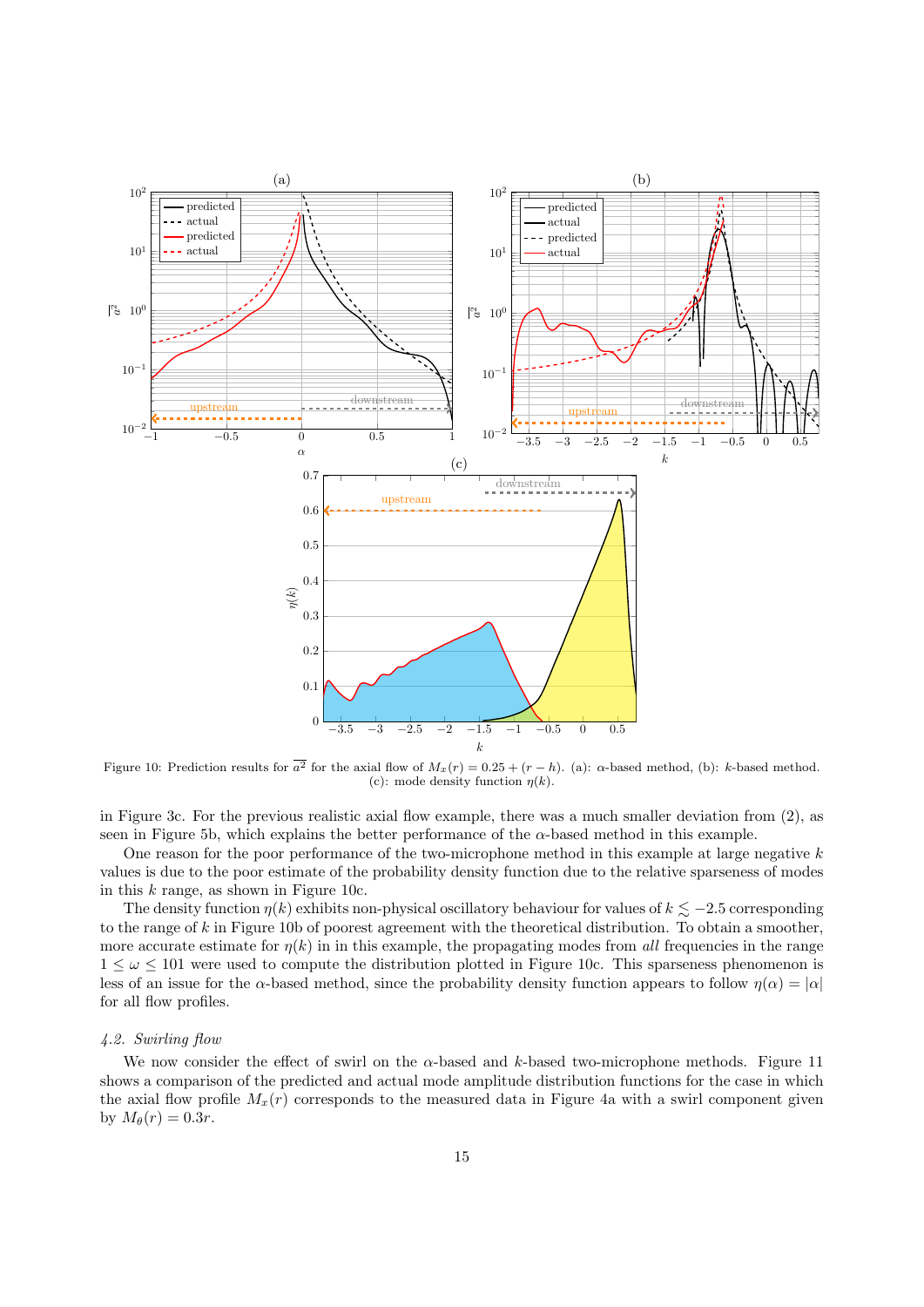

Figure 11: Prediction results for  $a^2$  for the axial flow shown in Figure 4a and solid body swirl of  $M_\theta(r) = 0.3r$ . (a):  $\alpha$ -based method, (b): k-based method.

Both methods can be seen to provide satisfactory agreement with the actual distribution but with the  $k$ based method providing marginally better agreement overall. In this case the overlap between upstream and downstream propagating modes is relatively small. Again, this level of agreement with the  $\alpha$ -based method could have been anticipated from the generally good levels of agreement between the exact relationship  $k(\alpha)$ and the uniform mean flow case, plotted in Figure 6a.

Finally, we examine the effect of increasing the level of swirl. Figure 12 shows a comparison of the mode distribution functions versus  $\alpha$  and k when the swirl velocity profile is increased to  $M_{\theta}(r) = 0.1r + 0.4$ . The predicted mode amplitude distribution for the  $\alpha$ -based method is generally over-estimated by more than 5 dB over the full range of modes compared to the actual distribution. Generally good levels of agreement are established for the  $k$ -based method, except for large negative  $k$  values owing to the relatively poor estimate of  $\eta(k)$  deduced in this example from the modes at just the highest frequency  $\omega = 101$ . Once again, the poor performance of the α-based method in this example is consistent with the generally large deviation of  $k(\alpha)$  from the theoretical relationship in (2) assumed in the method, shown in Figure 6c.



Figure 12: Prediction results for  $a^2$  for the axial flow shown in Figure 4a and swirl of  $M_\theta(r) = 0.1r + 0.4$ . (a):  $\alpha$ -based method, (b): k-based method.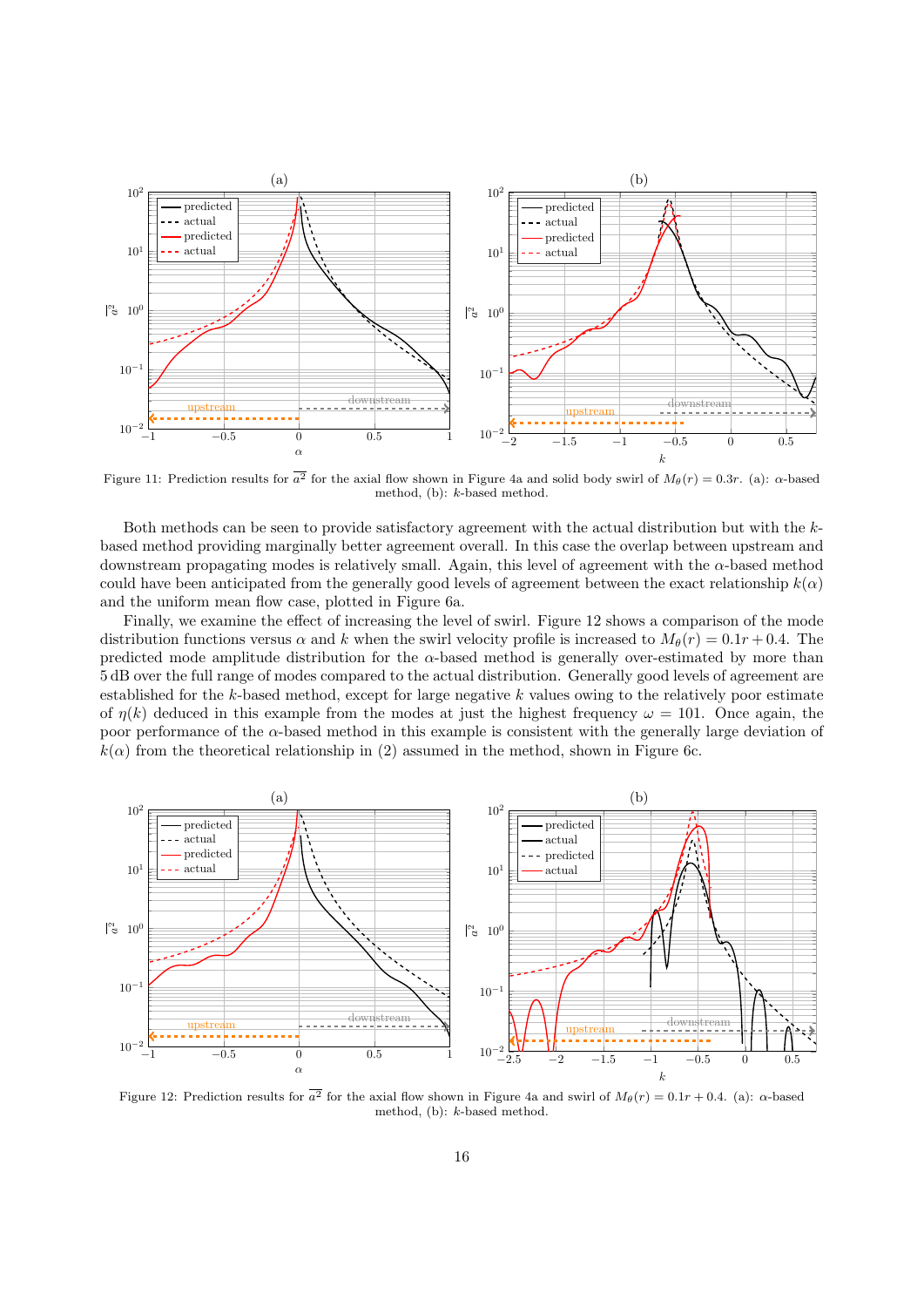# 5. Discussion and Conclusions

# Definition of cut-on ratio in arbitrary flow profiles.

The concept of modal cut-on (or cut-off) ratio has been widely used as a non-dimensional measure of the degree to which an acoustic mode propagating along a duct is cut-on. In general terms, it represents how far in frequency a single mode is excited above its cut-on frequency. In the idealised case of a uniform mean axial flow its definition and its relation to the modal wavenumber components is clear and unambiguous, and can be used to deduce modal transmission and radiation angles. Equally importantly, the modal cut-on ratio  $\alpha$  can be used in place of the usual modal indices  $(m, n)$  to characterise modal propagation. However, the definition of cut-on ratio in the more realistic case in which the axial flow speed is radially varying, and which may also contain swirl, is not clear and is open to interpretation.

In the case of a uniform axial mean flow, the definition of cut-on ratio arises naturally as the ratio of axial and transverse modal wavenumber components (cf. (3)). This definition of cut-on ratio can in turn be expressed in terms of the excitation frequency relative to its cut-on frequency  $\omega_{mn}$ , as in (4). In the more general case of arbitrary flow profile there is no simple relation between  $\alpha$  and the modal wavenumber components. However, in this paper we choose, arbitrarily, the identical expression of cut-on ratio

$$
\alpha_{mn} = \pm \sqrt{1 - \left(\frac{\omega_{mn}}{\omega}\right)^2},\tag{27}
$$

for arbitrary flow profiles, where  $\omega_{mn}$  must be computed numerically. This definition has the advantage of being consistent in all cases and, unexpectedly, appears to have the same probability density function  $\eta(\alpha)$ , irrespectively of flow profile. The reasons for this is currently unknown but provides some confidence in the choice of definition of  $\alpha$ . However, this paper has shown that this definition leads to difficulties in its interpretation and application. We found that in general the relationship between axial wavenumber and cut-on ratio is significantly more complicated in swirling flow.

# Application to the two-microphone method for high frequency mode detection.

By way of illustrating the difficulty with defining a generalised cut-on ratio in an arbitrary flow profile, the accuracy of a new but previously studied measurement method (the two-microphone method) was investigated. The aim of the method was to express the mode amplitude distribution as a function of  $\alpha$  from measurements of the coherence function between the acoustic pressures at two closely spaced microphones at the duct wall. Central to the validity of the measurement technique is the assumption that the relationship between k and  $\alpha$  for a uniform axial mean flow is accurate in all flow profiles. The two-microphone method was applied to predictions of the coherence function for four flow profiles based on an assumed mode amplitude distribution function of  $\alpha$ . Two of the profiles were purely radially varying axial flows while the other two involved different degrees of swirl. As expected, agreement between the recovered distributions and the exact distributions were poorest when the variation of k with  $\alpha$  deviated furthest from the relationship for a uniform axial mean flow.

This difficulty was circumvented by simply re-formulating the two-microphone method directly in terms of axial wavenumber k without making any assumed dependence between k and  $\alpha$ . This new formulation is therefore completely general and applies to any arbitrary flow profile. However, whilst this new formulation allow for the accurate determination of mode amplitude in any flow profile, it has been shown to have the following disadvantages:

- 1. The interpretation of k, and its relationship to modal propagation angles is complicated for arbitrary profiles and must generally be determined numerically.
- 2. The probability density function  $\eta(k)$  must be determined by numerical computation whereas for  $\alpha$  it appears to closely follow (9) irrespective of flow profile, even in the presence of swirl.
- 3. Modal axial wavenumbers  $k$  are no longer unique for upstream and downstream going modes, with the size of the overlap region dependent on the flow profile. This is only an issue when upstream and downstream going modes of comparable amplitude are present simultaneously.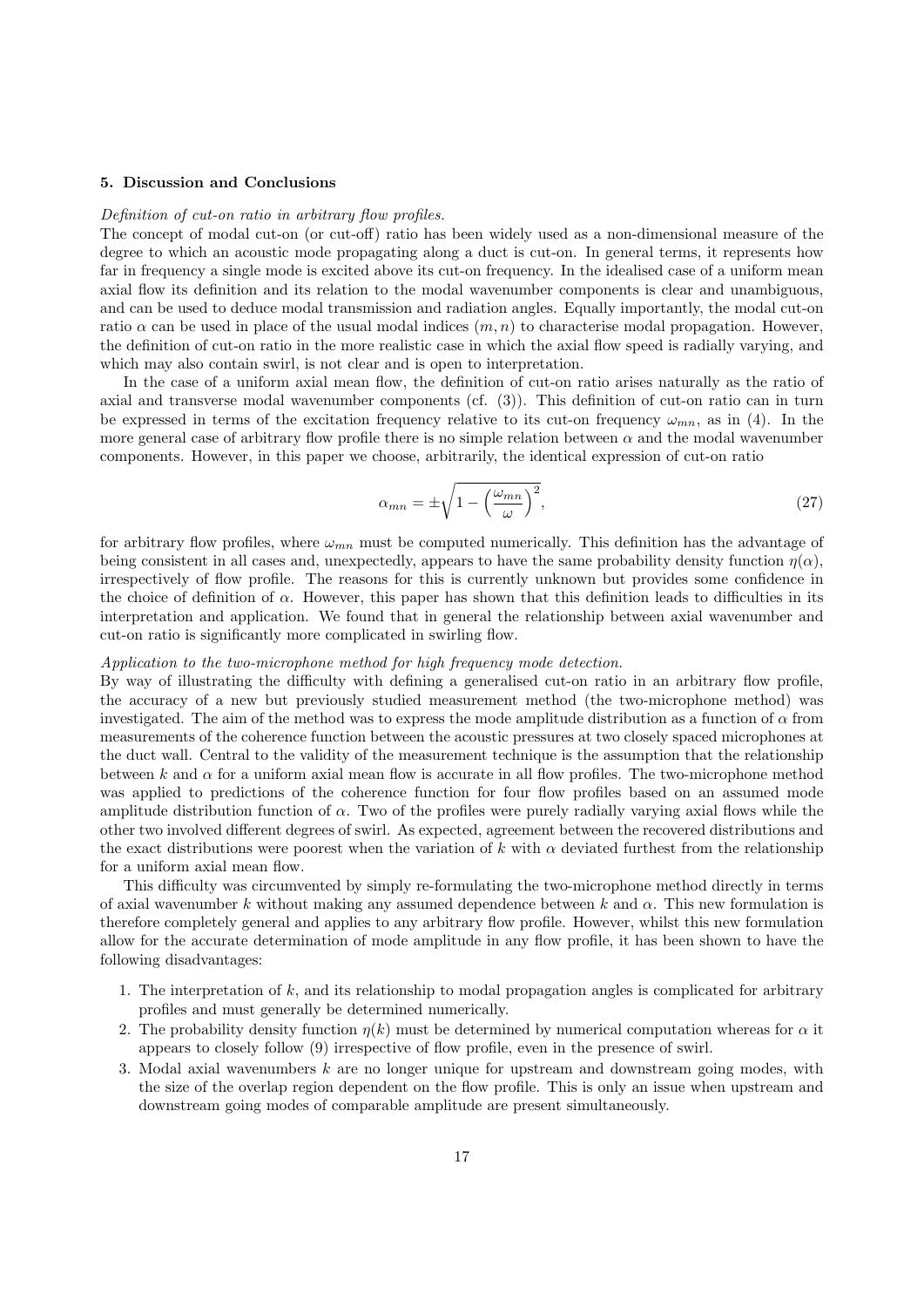# Acknowledgements

All three authors were funded by and supported by the ENOVAL (ENgine mOdule VALidators) project, part of the Europeans Union's technology programme (grant number 604999). The authors would also like to thank Dr Brian Tester (ISVR) for providing the realistic flow data in Figure 4a.

# Appendix A. Calculating the eigenmodes in swirling flow

We now discuss how to calculate the eigenmodes  $k_{mn}$  and associated eigenfunction (or mode shape)  $P_{mn}(r)$  for swirling, inviscid, homentropic flow in a duct. This is based upon the method in (author?) [16] and (author?) [17], which is outlined below. A cylindrical coordinate system is used, with  $x$  the axial coordinate, r the radial coordinate and  $\theta$  the azimuthal coordinate, with  $\underline{u}$ ,  $\underline{v}$  and  $\underline{w}$  being the velocity components in the x, r and  $\theta$  directions respectively. Given a base flow of the form

$$
(M_x(r), 0, M_\theta(r)), \tag{A.1}
$$

we calculate from the Euler equations and the gas thermodynamic relations that the base flow speed of sound is given by

$$
c_0^2(r) = 1 + (\gamma - 1) \int_1^r \frac{M_\theta^2(s)}{s} ds,
$$
\n(A.2)

while the density is given by

$$
\rho_0(r) = [c_0^2(r)]^{1/(\gamma - 1)},\tag{A.3}
$$

and finally the pressure is given by

$$
p_0(r) = \frac{1}{\gamma} - \int_r^1 \frac{\rho_0(s) M_\theta^2(s)}{s} ds,
$$
\n(A.4)

where  $\gamma$  is the ratio of specific heat capacities ( $\gamma = 1.4$ ) for air. We then Fourier transform the standard mass, energy and momentum equations using

$$
\{u, v, w, p\}(r, x, \theta, t) = \int \sum_{m} \int \{U(r), V(r), W(r), P(r)\} e^{ikx} dk e^{im\theta} e^{-i\omega t} d\omega.
$$
 (A.5)

After rearranging, the eigenvalues satisfy

$$
\frac{M_x \bar{\Lambda}}{c_0^2 \zeta} iU + \left[ \frac{M_x}{c_0^2 \zeta} \frac{dM_x}{dr} - \frac{1}{r\zeta} - \frac{M_\theta^2}{\zeta r c_0^2} \right] V - \frac{1}{\zeta} \frac{dV}{dr} - \frac{m}{r\zeta} iW - \frac{i\bar{\Lambda}}{c_0^2 \rho_0 \zeta} P = kiU,
$$
 (A.6a)

$$
-\frac{\bar{\Lambda}}{M_x}V - \frac{2M_\theta}{rM_x}iW + \frac{i}{\rho_0 M_x}\frac{dP}{dr} - \frac{iM_\theta^2}{\rho_0 M_x r c_0^2}P = kV,
$$
 (A.6b)

$$
-\frac{1}{M_x} \left[ \frac{M_\theta}{r} + \frac{dM_\theta}{dr} \right] V - \frac{\bar{\Lambda}}{M_x} iW - \frac{im}{r\rho_0 M_x} P = kiW, \tag{A.6c}
$$

$$
-\frac{\rho_0 \bar{\Lambda}}{\zeta} U + i \frac{\rho_0}{\zeta} \left[ \frac{dM_x}{dr} - \left( 1 + \frac{M_\theta^2}{c_0^2} \right) \frac{M_x}{r} \right] V - \frac{i \rho_0 M_x}{\zeta} \frac{dV}{dr} + \frac{m \rho_0 M_x}{r \zeta} W + \frac{M_x \bar{\Lambda}}{c_0^2 \zeta} P = kP,
$$
 (A.6d)

with boundary conditions

$$
V(h) = 0 \text{ and } V(1) = 0,
$$
\n(A.6e)

where

$$
\bar{\Lambda} = \frac{mM_{\theta}}{r} - \omega \text{ and } \zeta = 1 - \frac{M_x^2}{c_0^2}.
$$
\n(A.7)

We solve this eigenvalue problem using Chebfun [18] in MATLAB, which avoids having to discretise the derivatives. This allows the calculation of  $k_{mn}$  and  $P_{mn}(r)$ . Our numerical eigenmode solver was validated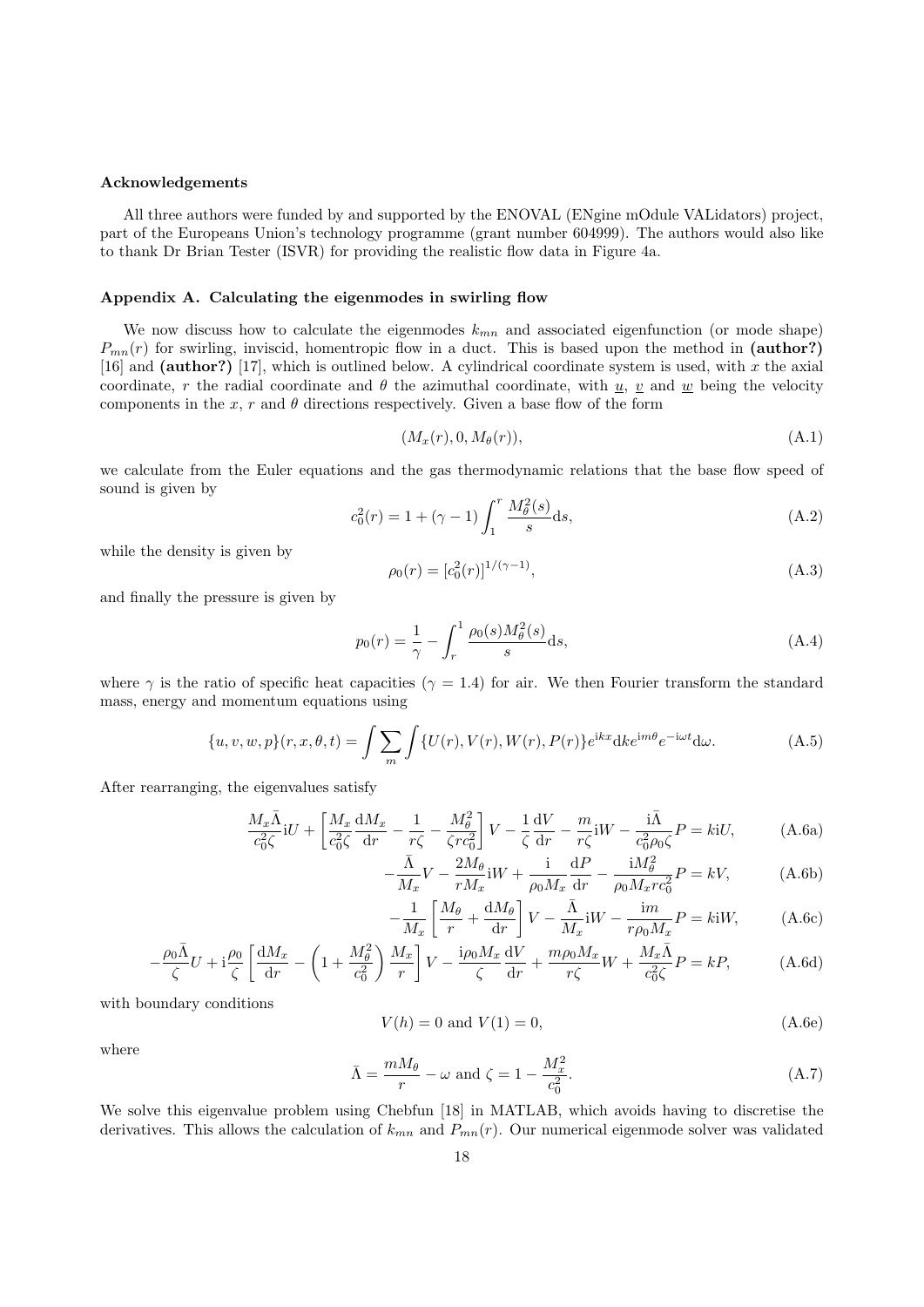against the results from the program in (author?) [16]. We find that we get perfect agreement in all cases with (**author**?) [16] for a duct with hard walls.

If we want to take into account non-zero boundary layer thickness effects, we need to use a more complicated modified Myers boundary condition (rather than (A.6e)) to account for the thickness which was derived in (author?) [19].

# Appendix B. Numerically calculating the cut-on frequency

The essential idea to calculate the cut-on frequency  $\omega_{mn}$  is that we vary the frequency  $\omega$  and solve the eigenvalue problem numerically for the eigenmodes  $k_{mn}$  until the n-th upstream and downstream modes coalesce and become cut-off. The precise frequency where this happens will be denoted  $\omega_{mn}$ .

Given a fixed value of  $\omega$  and an azimuthal number m, we can calculate all the eigenmodes  $k_{mn}$  by solving the eigenvalue problem in (A.6). Let  $k_{mn}^*$  denote the cut-on eigenmodes. Assume that n ranges from 1 to N. Let N denote the number of cut-on modes, so  $\mathcal{N}(\omega) = N$ .

We illustrate the procedure when  $\omega = 12$ ,  $m = 0$ ,  $M_x = 0.5$  and  $M_\theta = 0$ , for which there are three cut-on modes (so  $N = 3$ ).

- Make an initial guess. We first try and find frequencies  $\omega^j < \omega$  where we have 1, 2, ..., N cut-on eigenmodes. For example, we could try guessing  $\omega^j = j\omega/N$  has j cut-on modes. We calculate that  $\omega^1 = 4$ ,  $\omega^2 = 8$ ,  $\omega^3 = 12$  and that  $\mathcal{N}(\omega^1) = 1$ ,  $\mathcal{N}(\omega^2) = 2$  and  $\mathcal{N}(\omega^3) = 3$ .
- Refine guess. Suppose we find that frequencies  $\omega^j$  and  $\omega^{j+1}$  have the same number of cut-on modes j, but  $\omega^{j+2}$  has  $j+2$  cut-on modes. We refine the guess by letting  $\omega^{j+1} = (\omega^{j+1} + \omega^{j+2})/2$  and hoping that for the new value of  $\omega^{j+1}$ ,  $\mathcal{N}(\omega^{j+1}) = j + 1$ . We carry on a similar procedure until we have N different frequencies  $\omega^j$ , where  $\mathcal{N}(\omega^j) = j$  for  $j = 1, ..., N$ . Our initial guess had  $\mathcal{N}(\omega^j) = j$  for  $j = 1, ..., N$  so this is not required.
- Bounded regions. Let  $\omega^0 = 0$ . We have now deduced a range for the cut-on frequency for each index. For  $1 \le n \le N$  we have that  $\omega^{n-1} < \omega_{mn} < \omega^n$ .
- Introduce distance function. For a given  $\omega$ , introduce the distance function  $d(\omega) = |\min(k^*_{mn,\text{down}}) \max(k^{\star}_{mn,\text{up}})|$ , which is the distance between the closest upstream and downstream mode. For example, we find that  $d(\omega^1) = 10.6667$ ,  $d(\omega^2) = 15.3989$  and  $d(\omega^3) = 13.1893$ .
- Find zeros of the distance function. For the cut-on frequencies, we have  $d(\omega_{mn}) = 0$ . In the range  $\omega^{n-1} < \omega_{mn} < \omega^n$  we have precisely one zero, due to our definition of  $\omega^n$ . We use a numerical solver (eg Newton-Raphson) to solve  $d(\omega_{mn}) < \varepsilon$  to a tolerance of  $\varepsilon$ , which takes  $f(n, \varepsilon)$  iterations to converge.

We find that the three cut-on frequencies are  $\omega_{0,1} = 0$ ,  $\omega_{0,2} = 5.5372$  and  $\omega_{0,3} = 10.9346$ .

Since we have to solve the eigenvalue problem at least N times to get the initial guesses  $\omega^j$  $\sum$ Since we have to solve the eigenvalue problem at least N times to get the initial guesses  $\omega^j$ , and then  $N = 1$   $f(j, \varepsilon)$  to find the cut-on frequencies, we can see that we have to solve the eigenvalue problem a significant amount of times. Thus, the method to find the cut-on frequency and hence the cut-on ratio from (4) will be very expensive.

One way to speed up the method would be to find the eigenmodes faster, which might be possible by reducing the required accuracy. Alternatively, we could try and investigate whether there is a method which can determine whether a matrix has repeated eigenvalues without solving for them. To the authors knowledge, there is no method for doing this at present.

## References

- [1] E. J. Rice. Multimodal far-field acoustic radiation pattern using mode cutoff ratio. AIAA Journal, 16(9):906–911, 1978.
- N. K. Agarwal. The sound field in fully developed turbulent pipe flow due to internal flow separation, part 2: modal amplitude and cut-off frequencies. Journal of Sound and Vibration, 175(1):65–76, 1994.